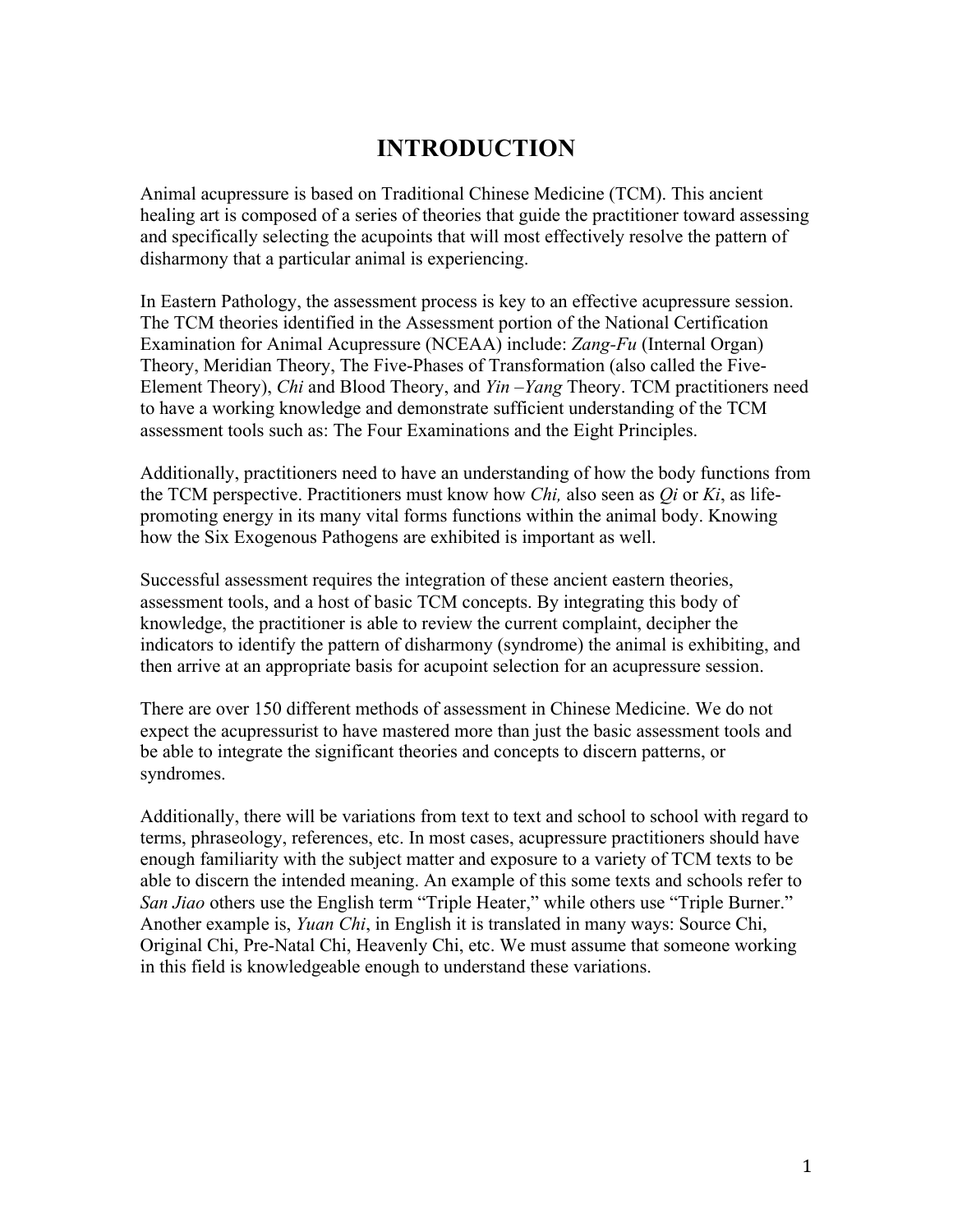# **ASSESSMENT TOOLS**

The Four Examinations to Differentiate Patterns:

- Observation
- Listening / Smelling
- Questions / Inquiry
- Physical Palpation

The Chinese used all of their keenly honed senses and training when assessing an animal. They use the Four Examinations to ascertain the animal's condition.

- Observation the first step visual assessment of coat, excretions, general attitude, discharges, etc.
- Listening / Smelling listening for respiratory issues, vocalization and smelling for heat conditions.
- Questions /Inquiry asking about lifestyle, preferences, health history, current complaint
- Physical Palpation General condition, muscle tone, hot and cold areas, injuries, scars, external manifestations, etc.

The Four Examinations under the heading of Observation often use a Vitality "rating" to Differentiate Patterns:

- Full Vitality Youthful, energetic, and no injury to Chi. If illness occurs, full recovery is expected.
- Lack of Vitality Insufficient Essence and Chi of the Yin Organs leading to deficiency patterns. Illness may not lead to full recovery.
- Loss of Vitality Decline of vitality due to damaged Chi leading to critical condition and unfavorable outcome.
- False Vitality Flicker of life before death.

Indicators of Observation of Vitality "rating" for Differentiation of Patterns:

- Full Vitality Manifestation of normal Essence and Chi, agile clear minded, good breathing, alert, eyes shining.
- Lack of Vitality Less lustrous eyes, coat, over all condition, listlessness, shortness of breath.
- Loss of Vitality Serious damage to Chi, sluggish, indifference, dull eyes, feeble and intermittent breath, reflecting Zang-Fu Organ (internal organs) decline.
- False Vitality Temporary spark of life, serious disease pattern leading to death.

Association Points, or Back *Shu* Points, are located along the medial spine or branch of the Bladder Meridian. They are an acupoint classification that has a direct internalexternal relationship and energetic connection with the organ for which it is named:

- Bladder 13 is connected to the Lung
- Bladder 14 is connected to the Pericardium
- Bladder 15 is connected to the Heart
- Bladder 18 is connect to the Liver
- Bladder 19 is connected to Gall Bladder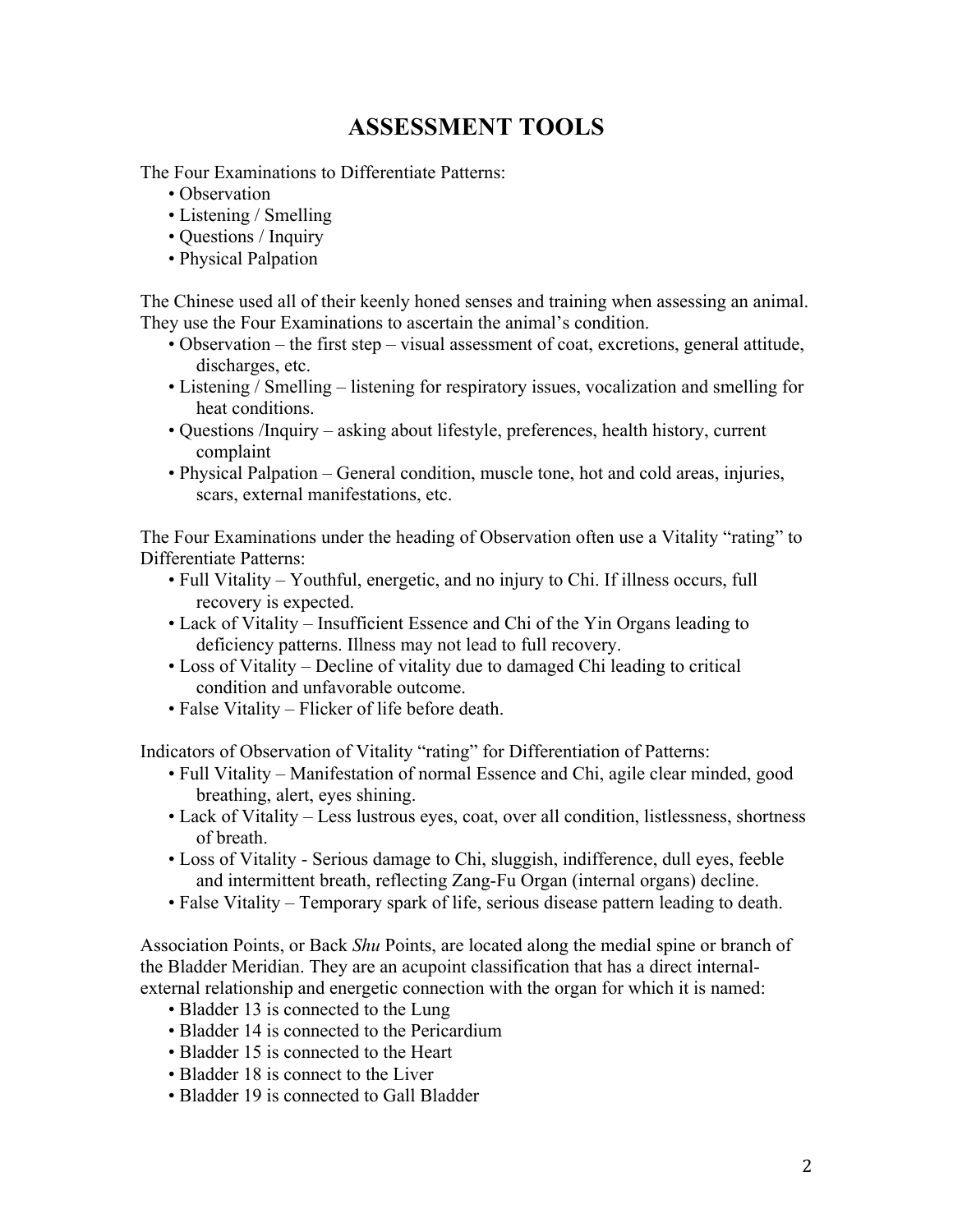- Bladder 20 is connected to Spleen
- Bladder 21 is connected to Stomach
- Bladder 22 is connected to Triple Heater
- Bladder 23 is connected to Kidney
- Bladder 25 is connected to Large Intestine
- Bladder 27 is connected to Small Intestine
- Bladder 28 is connected to Bladder

Association Points, or Back *Shu* Points are used both for assessment and therapeutically because they have a direct relationship and energetic connection with the Zang-Fu (internal) organs.

Alarm Points, or Front *Mu* Points, are located on the ventral aspect of the animal's body. When used for assessment, this category of points has the energetic characteristic of indicating if an imbalance has gone beyond the meridian level and is affecting the organ system itself. The Alarm Points are related to the 12 Zang-Fu organs:

- Lung 1 is related to Lung
- Stomach 25 is related to Large Intestine
- Conception Vessel 12 is related to Stomach
- Liver 13 is related to Spleen
- Conception Vessel 14 is related to Heart
- Conception Vessel 4 is related to Small Intestine
- Conception Vessel 3 is related to Bladder
- Gall Bladder 25 is related to Kidney
- Conception Vessel 17 is related to Pericardium
- Conception Vessel 5 is related to Triple Heater
- Gall Bladder 24 is related to Gall Bladder
- Liver 14 is related to Liver

The 8 Principles are used to sort the indicators of a particular pattern of disharmony in order to discern Patterns. This sorting tool helps to identify if the nature of the condition the animal is exhibiting is:

- Exterior or Interior
- Hot or Cold
- Excessive or Deficient
- Yang or Yin

Understanding the nature of the Six Exogenous Pathogenic Factors helps to discern patterns of disharmony. These Exogenous Factors can only invade the animal's body if the animal's Chi is weak. The Six Factors include:

- Wind
- Cold
- Heat / Fire
- Damp
- Dry
- Summer Heat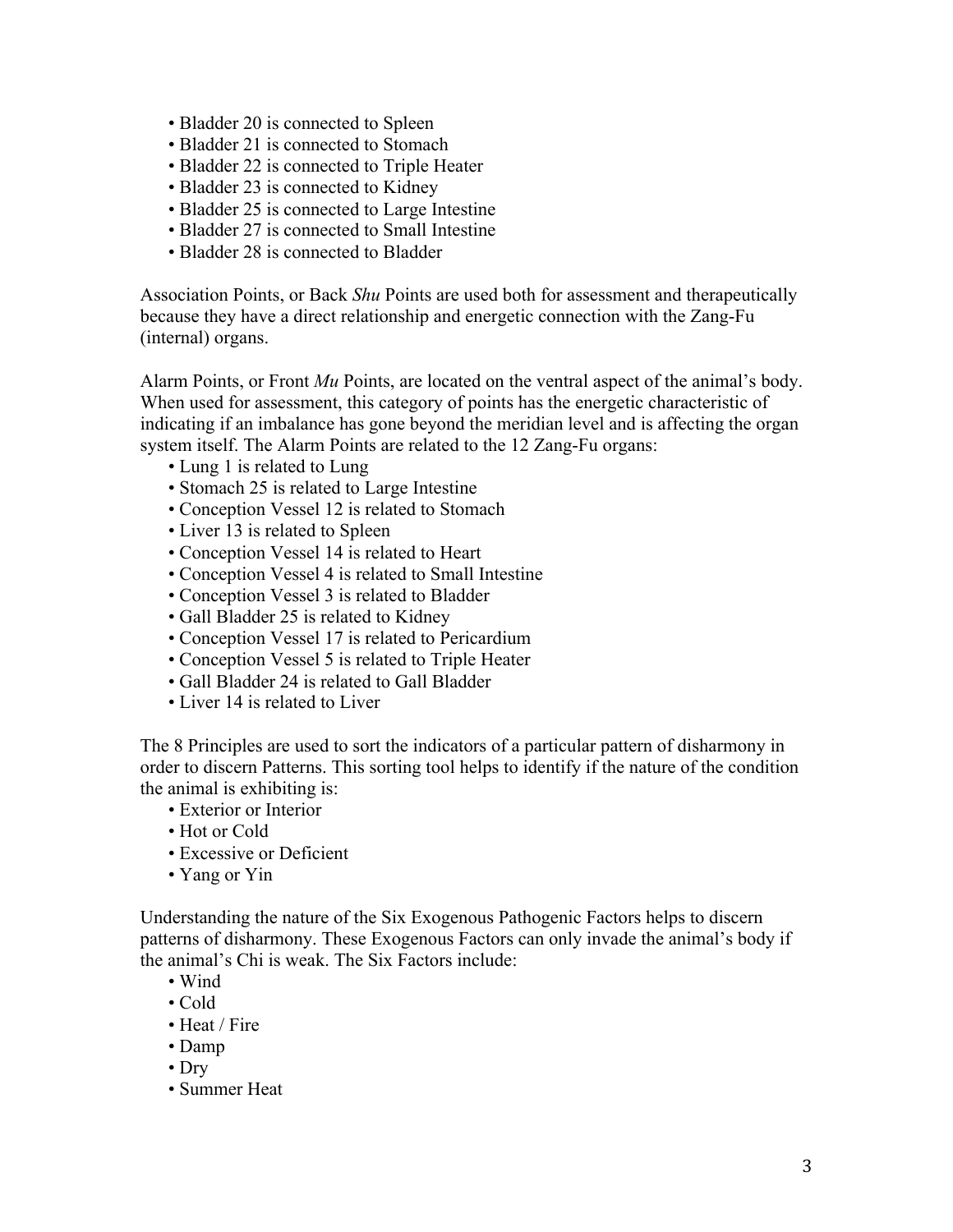Tongue assessment is very complex and takes years of study. For the purposes of NCEAA, we will only ask the most basic information regarding Tongue Assessment which includes:

- Red Tongue indicates a heat pattern
- Pale Tongue indicates a cold pattern
- Dark Red Indicates extreme heat pattern
- Purple indicates a stagnation of Blood

Distinguishing patterns using the Pulse Assessment requires in-depth study. For general purposes it is important to know:

- Moderately strong and moving smoothly is normal
- Rapid pulse indicates a heat pattern
- Slow pulse indicates cold condition

Yin-Yang Theory, Zang-Fu Organ Theory, and Meridian Theory are essential components to discerning patterns. The entire assessment process is dependent on extensive knowledge and understanding of how the organs systems and vital substances function within the body. These concepts are covered in the Basic Traditional Chinese Medicine segment of this Study Guide Outline.

## **SAMPLE QUESTIONS:**

- 1. A clinical sign of Excess Yang is:
	- a. High Fever
	- b. Manic behavior
	- c. Acute dehydration
	- d. All of the above
- 2. The animal is unable to keep weight on. Which organ system could be used to help this animal?
	- a. Heart
	- b. Spleen
	- c. Lung
	- d. Kidney
- 3. Bl 23 can be used to tonify the Kidneys?
	- a. True
	- b. False
- 4. The acupoint most commonly used for various blood conditions is:
	- a. Ht 7
	- b. Sp 3
	- c. Bl 17
- 5. Which point is located 2 cun lateral to the umbilicus?
	- a. Ht 3
	- b. Sp 9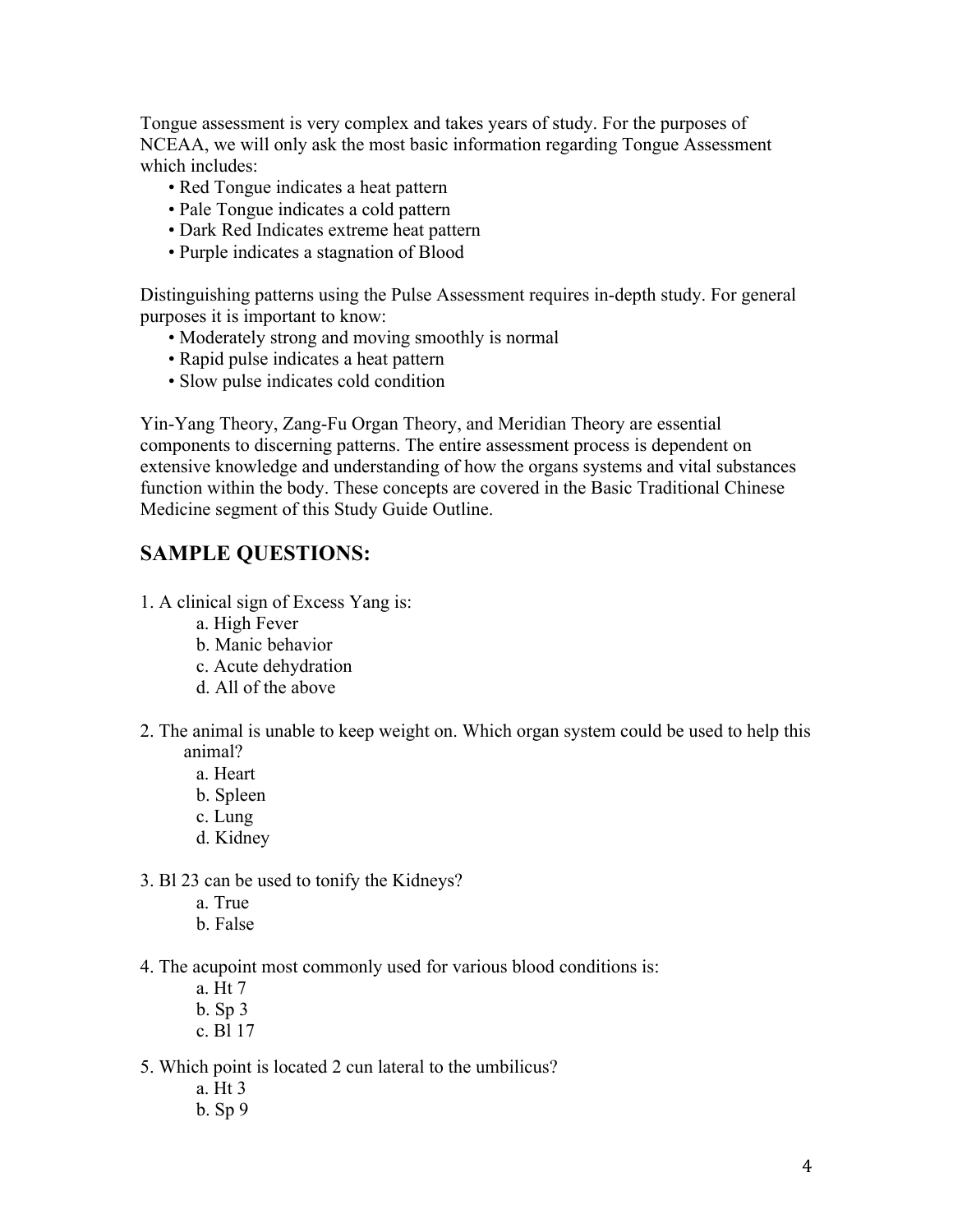c. St 25 d. Bl 1

6. While observing the animal you see that he has a nasal discharge and his coat is dry. Which organ system would you assess further?

- a. Liver
- b. Spleen
- c. Lung
- d. Heart

7. Observing the animal you see that there is a distinct atrophy of the hindquarter muscles. Which organ system would you further assess?

- a. Liver
- b. Spleen
- c. Kidney
- d. Heart

8. You notice that the animal's coat is very patchy and he is missing hair in patches. What should you do first?

- a. Discuss shampoo with the guardian
- b. Recommend veterinary care
- c. Suggest they see a groomer
- d. The dog needs more exercise

9. Loss of Vitality refers to:

- a. Feeling acute exhaustion
- b. State just before birth
- c. Pattern of Harmony
- d. Pattern of damaged Chi

Answer Key: 1.d, 2.b, 3.a, 4.c, 5.c, 6.c, 7.b, 8.b, 9.d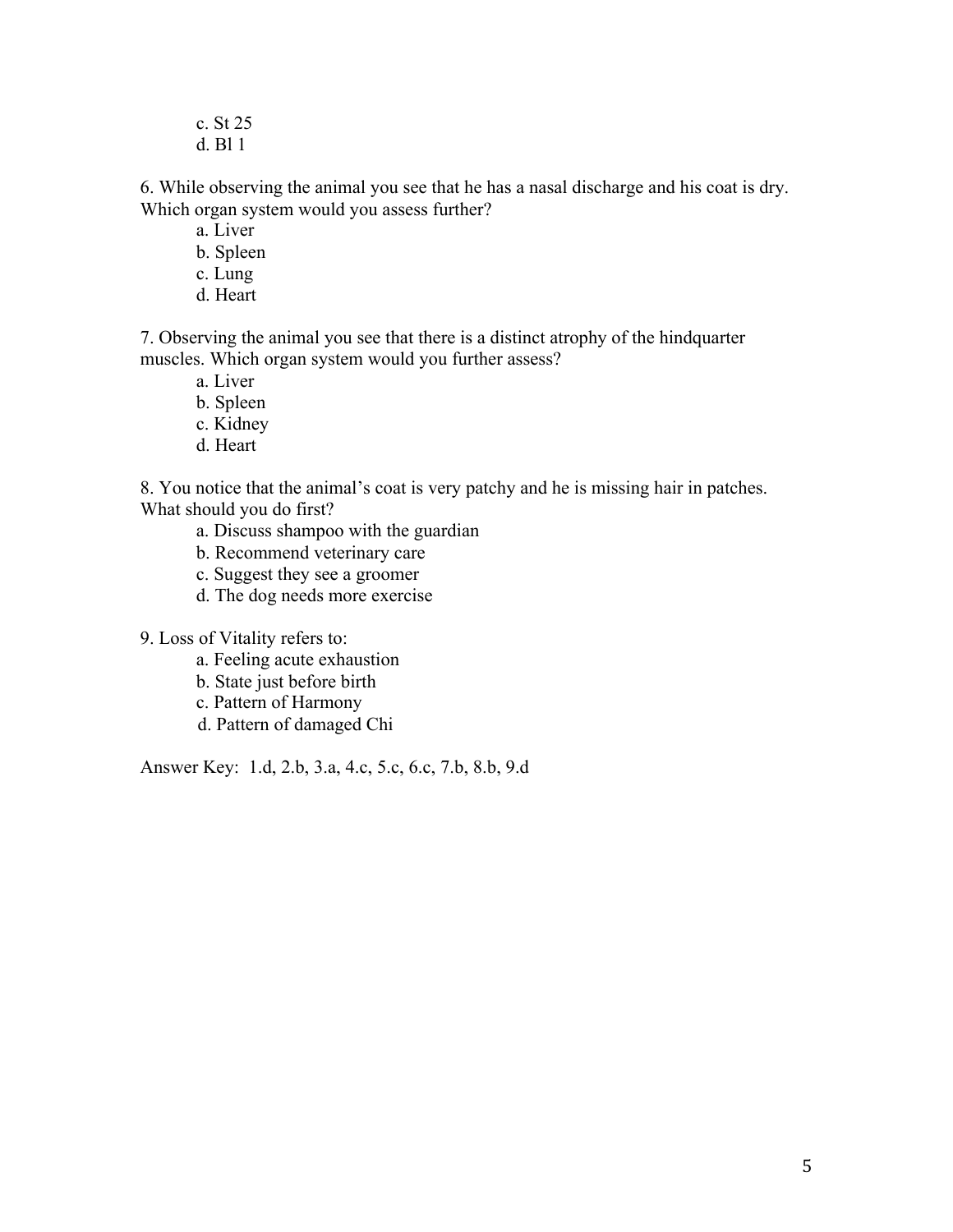# **BASIC TRADITIONAL CHINESE MEDICINE THEORIES**

Traditional Chinese Medicine is composed of a series of theories and concepts that distinguish ancient Chinese philosophy and medicine from all others. The following section of this Study Guide Annotated Outline provides a brief summary of the theories essential in the application of acupressure with animals.

## *Chi* **and** *Yin-Yang* **Theory**

*Chi,* also seen as *Qi* or *Ki,* functions in the body to:

- Promote
- Warm
- Defend
- Control
- Activity (*Chi Hua*)

*Yin* and *Yang* are the two major aspect of Chi. Yin and Yang are:

- Opposites
- Related
- Interdependent
- Infinitely Divisible
- Transform into each other

Chi flows throughout the body on a 24-hour cycle where each organ system receives its optimal flow of Chi for two hours. This is known as circadian rhythm or the 24-hour body clock. Offering an acupressure session during the organ systems optimal flow can enhance the effectiveness of the session. If an animal was consistently exhibiting a particular indicator during a 2-hour time flow, look to that meridian or organ system for a possible imbalance.

In Yin-Yang Theory, Yang is associated with attributes of fire and Yin is associated with attributes of water. Fire and water reflect the nature of Yin and Yang. Yin and Yang are used to identify patterns of disharmony:

- Excess Patterns Excess Yang/ Heat & Excess Yin/Cold
- Deficient Patterns Deficient Yang / False Cold & Deficient Yin / False Heat

Acupressure session principle and selection of acupoints is based on identifying or discerning the pattern or syndrome. For:

- Excess patterns sedate or disperse the excess
- Deficient patterns tonify or strengthen the deficiency

Indicators for:

- Excess Yang can include: dehydration, fever
- Excess Yin can include: low temperature, hypo-activity
- Deficient Yang can include: poor digestion, lethargy
- Deficient Yin can include: loss of blood, emaciation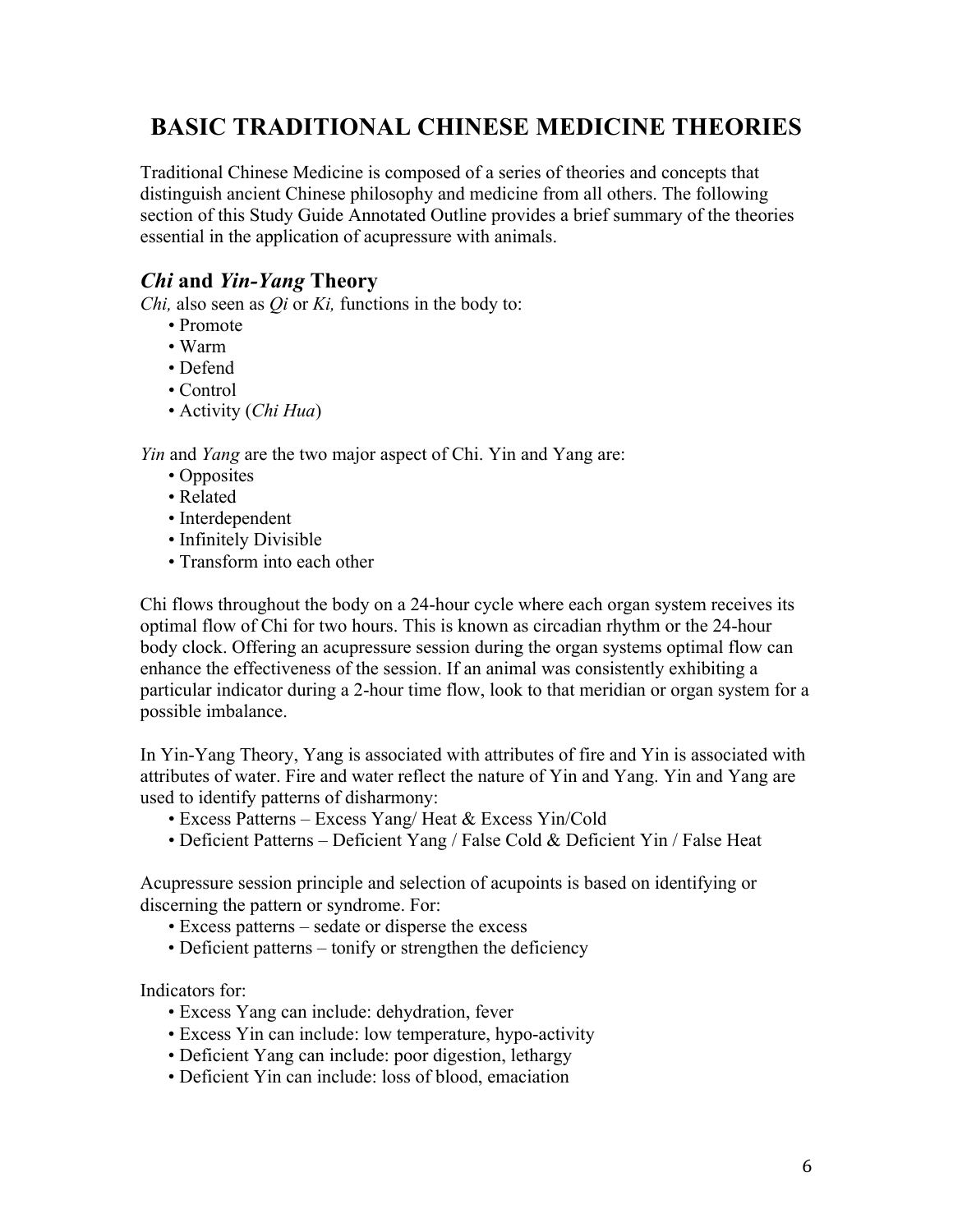Some schools and texts identify only three Vital Substances, others say there are four, and others list five, even six. The following is a general list of Vital Substances that animal acupressure practitioners need to be aware of and how they function within the body:

- $\bullet$  *Chi*  $(Oi)$
- *Shen* (Spirit)
- *Jing* (Essence)
- Xue (Blood)
- Jinye or Jingye (Body Fluids)

There are many different types of Chi that function within the animal's body. Knowing where theses forms of Chi are stored and how they function allows the practitioner to fully address the animal's condition. For instance, if an animal were experiencing muscle atrophy, the practitioner could address the issue of balancing the organ systems related to Nutrient Chi. A few types of Chi are:

- Source Chi / *Yuan Chi*
- Nutrient Chi / *Ying Chi*
- Defensive Chi / *Wei Chi*
- Chest Chi */ Zong Chi*
- Immune System Chi / *Zhong Chi*

## **Meridian and Zang-Fu Theory**

Meridians, or channels, are pathways that course throughout the animal body to circulate Chi (vital energy), Blood (nutrient rich substances), and other vital substances to all parts of the body. Meridians, like roadways on a map, flow along specific pathways. For instance, the Lung Meridian begins on the chest and courses down the medial side of the forelimb. The Bladder Meridian begins on the inner canthus of the eye and travels adjacent to the dorsal midline of the back and down the lateral side of the hind limb. The acupressure practitioner must know the location and be able to trace all 12 of the Major **Meridians** 

Meridians have an internal-external relationship with organs for which they are named. There are 12 Major Meridians, though some texts refer to only 11 internal or Zang-Fu organs. Some schools and texts do not include the Pericardium (the sac protecting the heart) as an organ, yet the meridian is as important as the other meridians since it is protecting the Heart. There are six Yang meridians, which are paired with six Yin meridians.

- Yin Meridians Lung, Pericardium, Heart, Spleen, Liver, Kidney
- Yang Meridians Stomach, Small & Large Intestines, Gall Bladder, Bladder, Triple Heater

The internal organs, or *Zang-Fu* organs, (*Zang* means Yin and *Fu* means Yang), have specific functions that they must perform to keep the body balanced and functioning properly. The following provides a partial list of functions, the sense organ related to the organ, when it is receiving its optimal Chi flow, the fluid associated with it, the emotion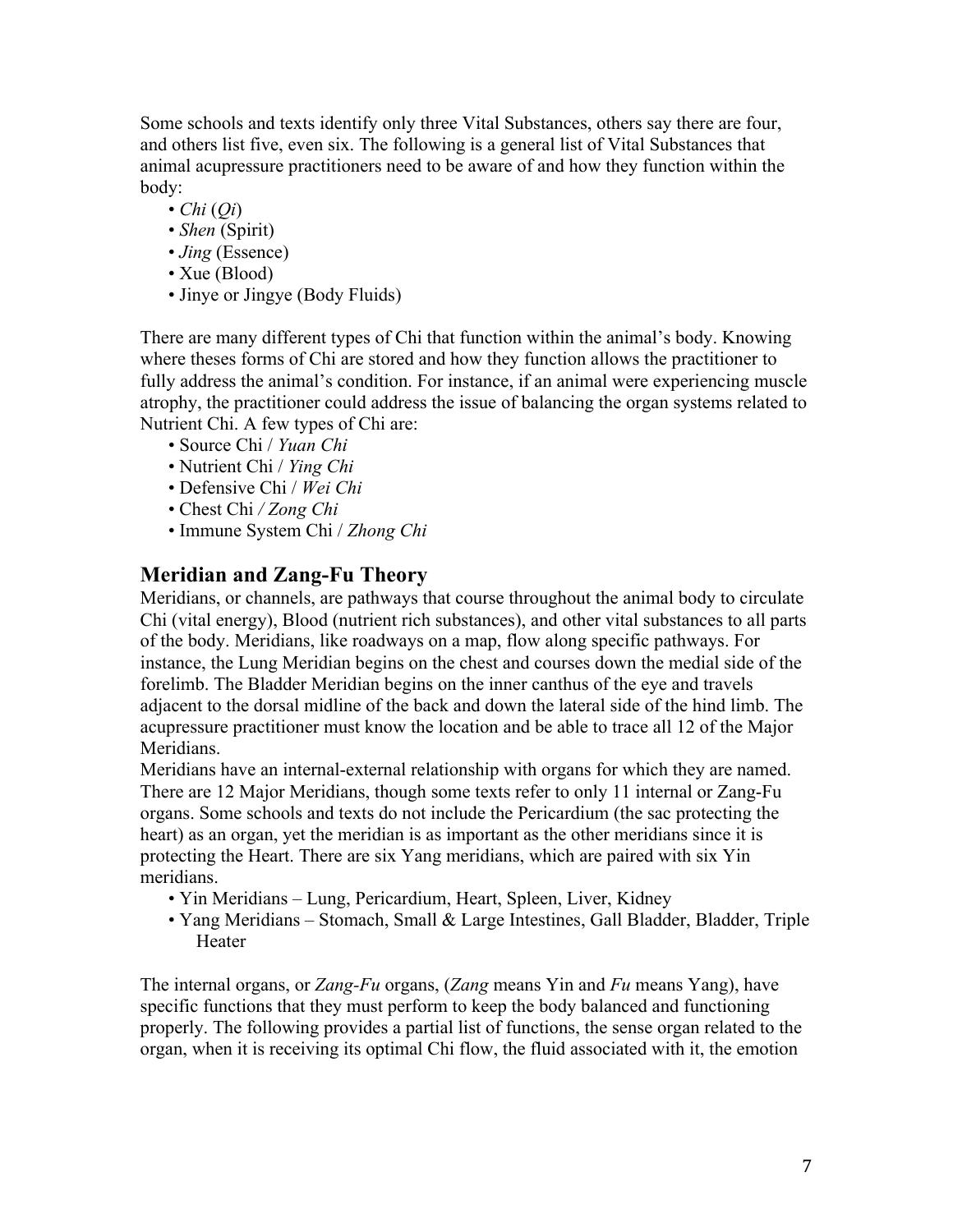attributed to it, the element in which it is classified, etc. Below is a digest of the roles each organ system performs.

### **Lung**

- Governing Chi and respiration
- Controls the channels and blood vessels
- Controls the dispersing, descending *Zong* chest Chi
- Circulates Chi *Wei* or Defensive Chi
- Regulates the water passages
- Controls skin / body hair
- Fluid is Mucus
- Opens into the nose
- Related emotion is grief, prolonged sorrow
- Metal Element Yin
- Chi flow 3am 5am

### **Large Intestine**

- Receives food and water from the Small Intestine
- Re-absorbs fluid & excretes feces
- Controls the skin
- Balances Chi and Blood
- Opens into the nose
- Metal Element Yang
- Chi Flow 5am-7am

### **Stomach**

- Controls digestion of food
- Controls transportation of food essences
- Controls the descending of Chi
- Originator of fluids
- Earth Element Yang
- Chi Flow 7am-9am

### **Spleen**

- Governs transportation and transformation of liquid and solids of digestion to create Nutrient/*Ying* Chi
- Controls the blood within vessels
- Controls the muscles and four limbs
- Originator of Blood
- Opens into the mouth
- Fluid is Saliva
- Relates to thought or over thinking (worry)
- Earth Element Yin
- Chi Flow 9am-11am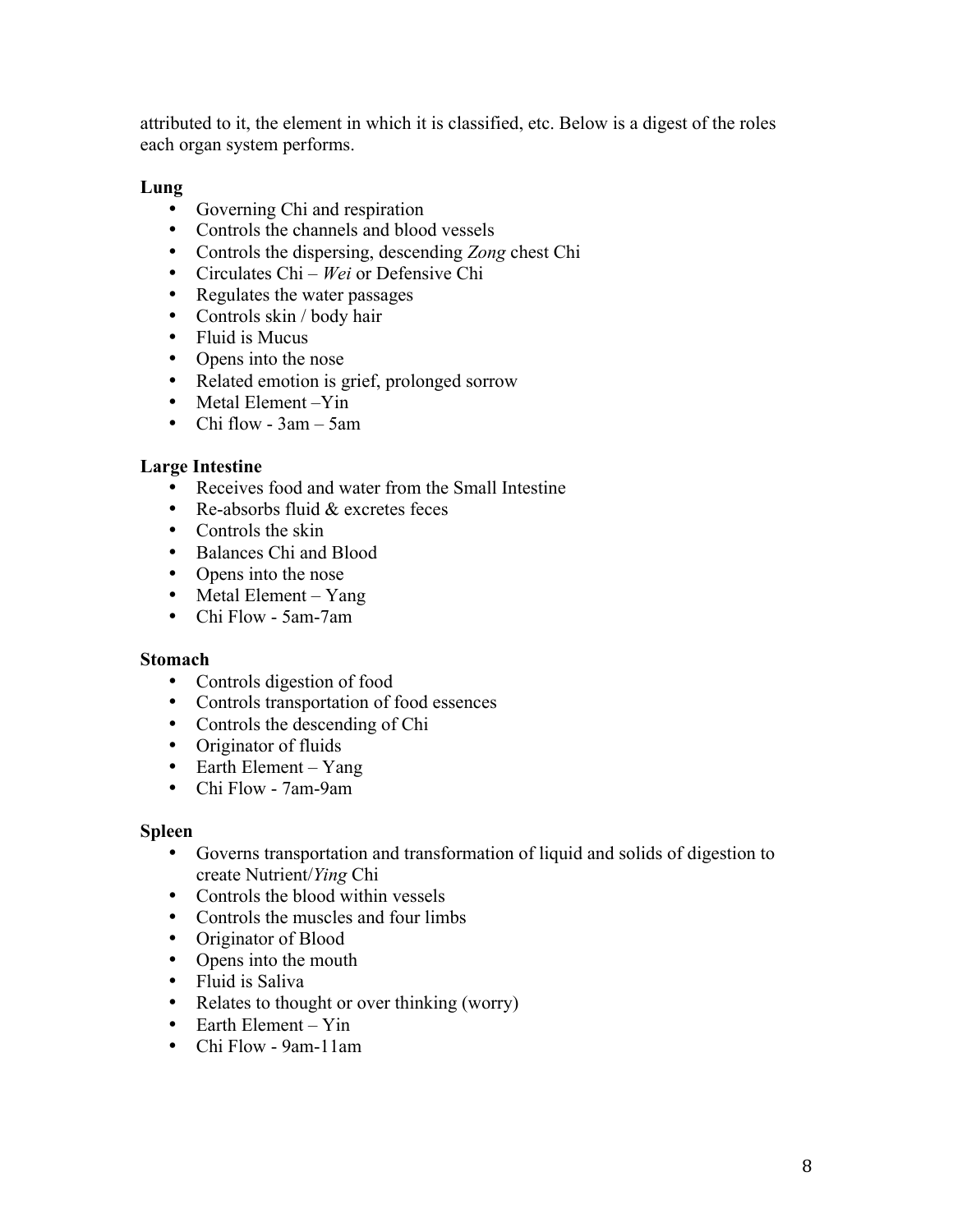### **Heart**

- Governs the blood
- Controls the blood vessels
- Houses the mind / Shen (spirit/attitude)
- Regulates heat by controlling sweating & panting
- Regulates nervous system
- Related emotion is joy
- Fluid is Sweat
- Opens into the tongue
- Fire Element Yin
- Chi Flow  $11$ am  $-1$ pm

### **Small Intestine**

- Controls receiving and transforming
- Separates turbid from clear fluids
- Related to discernment
- Regulates functions of the intestines
- Regulates body fluids
- Fire Element Yang
- Chi Flow 1pm-3pm

### **Bladder**

- Stores and excretes urine
- Removes water by Chi transformation
- Water Element Yang
- Chi Flow 3pm-5pm

### **Kidney**

- Stores Essence and governs birth, growth, reproduction and development
- Produces marrow, fills up the brain and control bones (teeth)
- Dominates water metabolism
- Controls the reception of Chi
- Grasps Chi from the lungs
- Opens into the ears
- Manifests in the hair
- Controls the lower two orifices
- Houses Will Power
- Related emotion is fear
- Fluid is internal Spittal, Joint Fluid
- Water Element Yin
- Chi Flow 5pm-7pm

### **Pericardium**

- Protects the Heart from exterior pathogenic factors and emotional stress
- Assisting the Heart in governing blood
- Related emotion is trust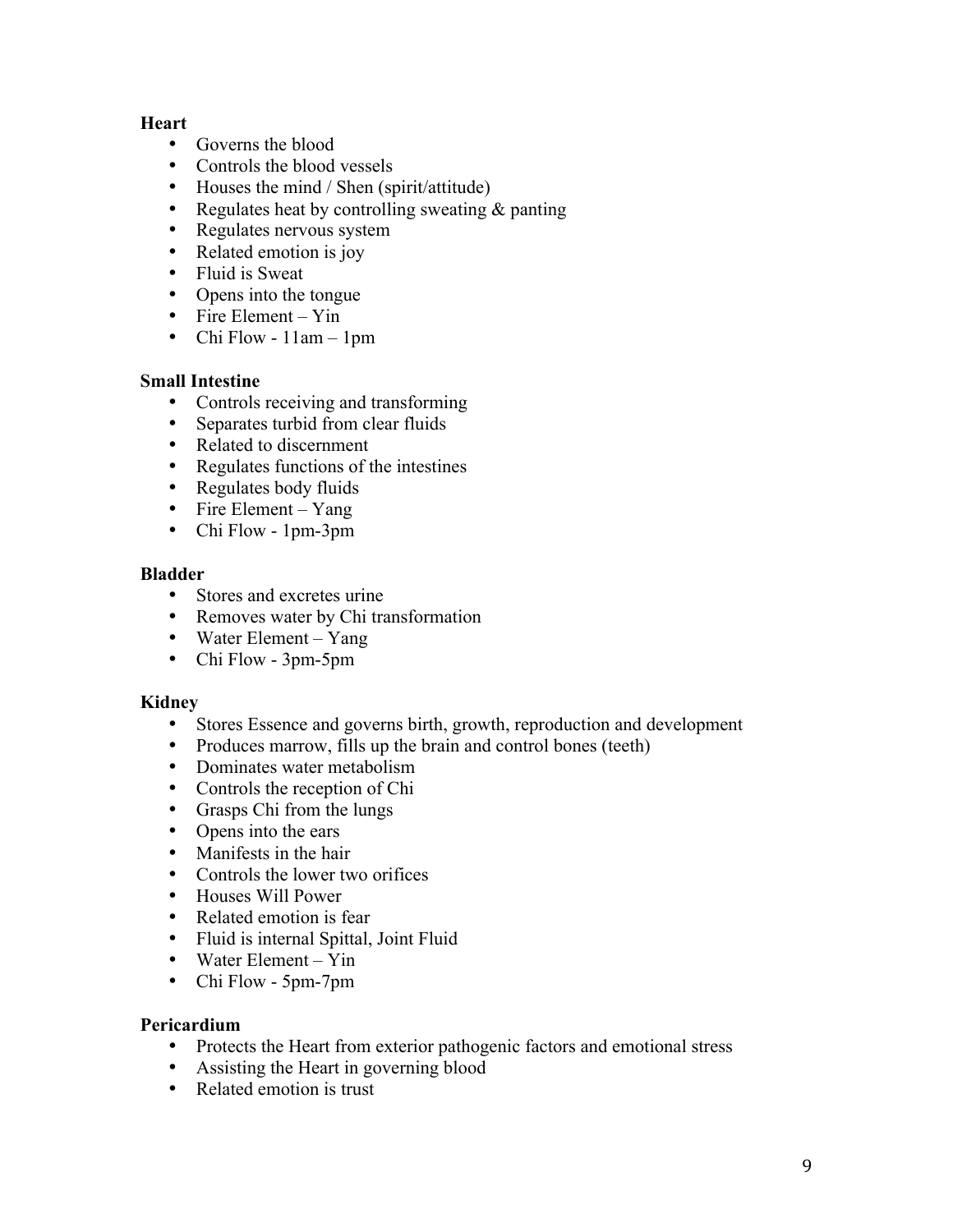- Belonging to the Fire Element
- Fire Element Yin
- Chi Flow 7pm-9pm

### **Triple Heater**

- Directs Source Chi to the organs and Source Points
- Coordinates the three compartments
- Responsible for thermal regulation
- Regulates water passage
- Fire Element Yang
- Chi Flow 9pm-11pm

### **Gall Bladder**

- Stores and excretes bile
- Controls judgment
- Controls the sinews / soft tissue
- Wood Element Yang
- Chi Flow 11pm 1am

### **Liver**

- Stores/distributes blood
- Detoxifies blood
- Regulates emotions
- Related emotion is anger
- Ensures harmonious smooth flow of Chi
- Controlling the sinews, tendons, ligaments
- Fluid is Tears
- Manifests in the nails / hooves
- Opens into the eyes
- Wood Element Yin
- Chi Flow 1am 3am

The Conception and Governing Vessels, two of the eight extraordinary meridians, are not associated with a particular organ system, but the acupoints along these vessels are consistently used with the acupoints of the 12 Major Meridians. Below are the functions of these two vessels.

### **Conception Vessels**

- Creates balance among the 12 Major Meridians
- Unites the 12 Major Meridians encouraging Chi flow to adjust when blockages exist
- Governs reproductive cycle and fetus development
- Regulates blood flow among the 12 Major Meridians
- Regulating the peripheral nervous system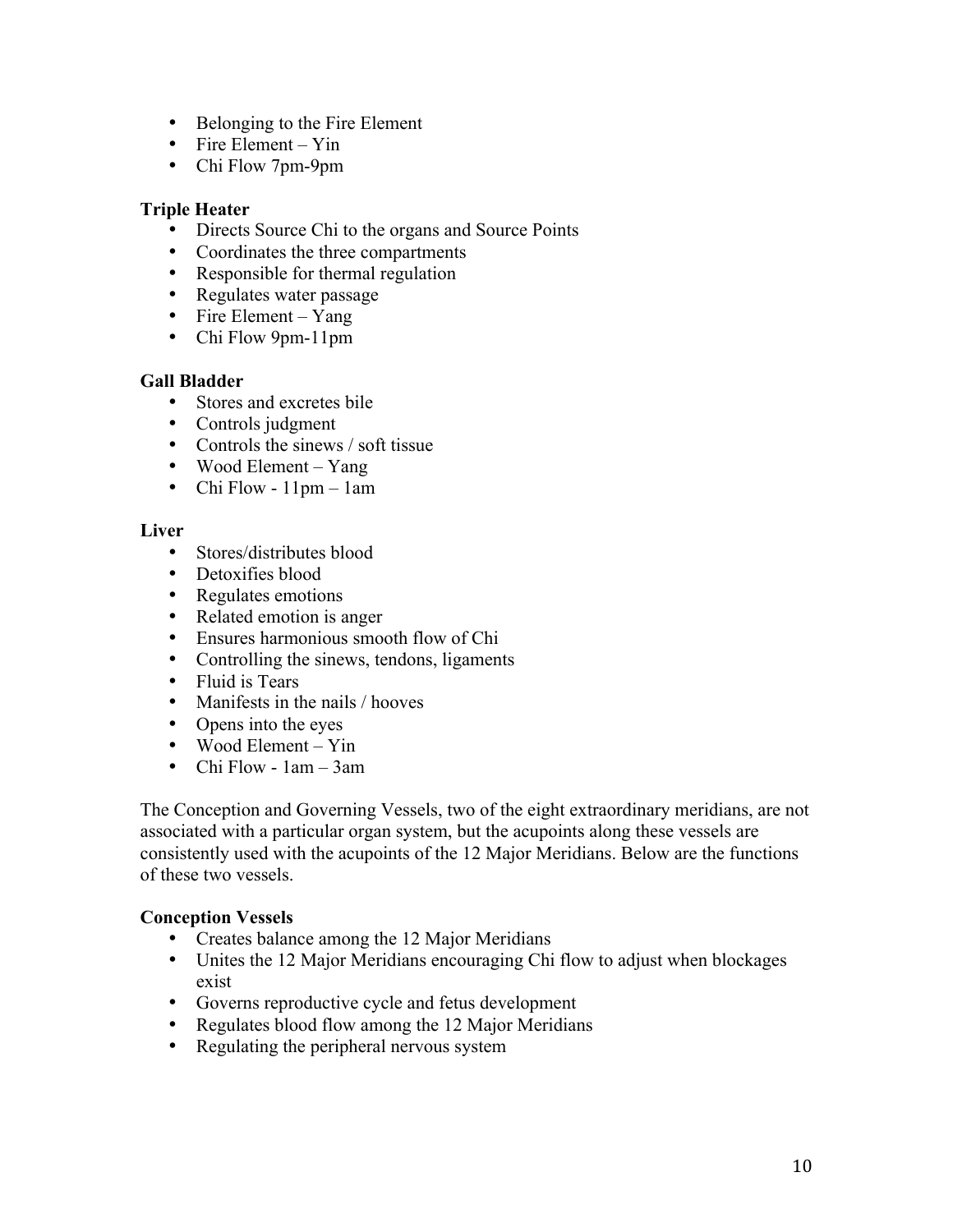### **Governing Vessel**

- Strengthens Yang Chi
- Balances Chi among the 12 Major Meridians
- Governs the nervous system
- Regulates blood flow among the 12 Major Meridians

By having a firm command of the Zang-Fu organ functions, the practitioner will be able to discern both patterns of harmony and disharmony related to each organ system. For instance, if an animal were exhibiting a dry coat, had recently lost his mate and appeared to be grieving the loss, and his breathing seemed shallow, the practitioner would look to the Lung for a possible imbalance. Another example: a dog presents with chipped and broken nails, yellow discharge from his eyes and his behavior is erratic and volatile, the practitioner would check to see if the Liver was balanced.

## **Acupoint Classifications**

Acupoint Classifications are often referred to as the Chinese Medicine Bag because they are the "tools' of the practitioner. Acupoints have known energetic benefits and are used accordingly. Acupoints with common energetic attributes have been grouped into specific classifications so that a practitioner can quickly select a point to help address a particular issue. The classification identified as Master Points offer the practitioner acupoints that enhance the effect of a session that is concerned with a particular anatomical region of the body, such as the hindquarter. The most common Acupoint Classification that every practitioner would do well to have at their finger tips are:

- Association / Back *Shu* Points
- Alarm / Front *Mu* Points
- Source / *Yuan* Points
- Master Points
- Influential Points
- Ting/*Jing*-Well Points
- Connecting/ *Luo* Points

## **Five Phases of Transformation, also known as The Five-Element Theory**

The Five Phases of Transformation depicts a highly organic model of balance within animal/human life and the natural world. The ancient Chinese created this highly sophisticated conceptual model to serve as both a philosophical construct and a method of sorting complex information for the purpose of discerning patterns and selecting acupoints for an effective acupuncture/acupressure session.

The Chinese looked at the natural environment and recognized that we are all part of the environment. They wanted to understand how animals and humans were able to cope with and find a healthful balance within the environment. They selected five metaphors to represent five patterns of energy:

- Wood
- Fire
- Earth
- Metal
- Water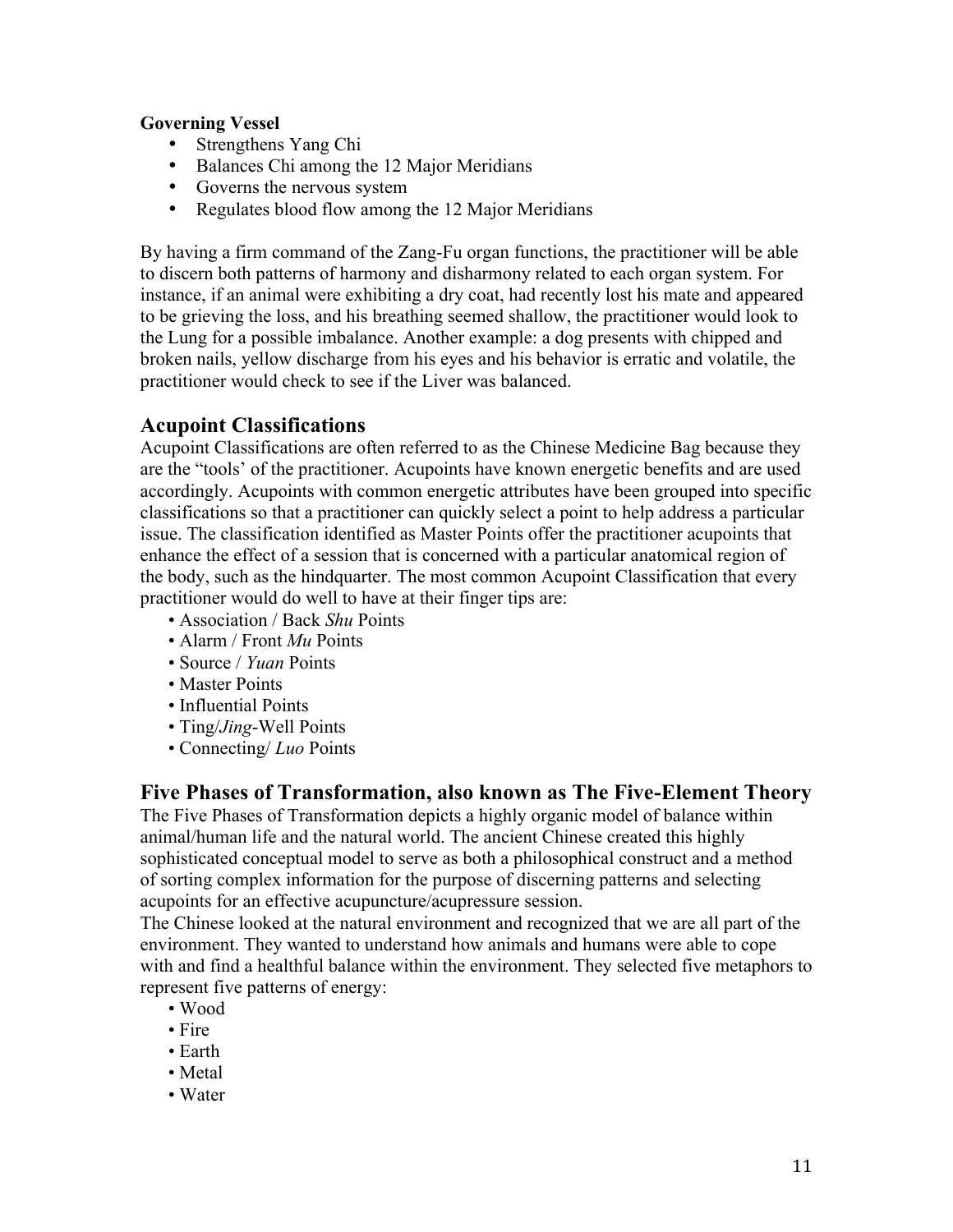To establish balance, the Ancient Chinese recognized that there had to be both a Creation Cycle (*Sheng* Cycle) and a Control Cycle (*Ko* Cycle). Growth cannot get out of hand; there must be control or there can be no balance. The health of the environment and, in its smaller form, the health of the living body is dependent on this balance. It is a system that is continuously reflected at the macro and micro levels.

- The Creation Cycle: Wood fuels Fire; Fire creates Earth; Earth compresses to Metal; Metal creates Water; and Water feeds Wood.
- The Control Cycle: Wood controls Earth; Earth controls Water; Water controls Fire; Fire controls Metal; and Metal controls Wood.

The Five Phases of Transformation describes a dynamic balancing process. For an acupressure practitioner to use this theory effectively, he/she must learn the correspondences associated with each of the phases. There are many texts that focus on a single phase of transformation going to the nth-degree of possible corresponding associations. What you need to grasp is a "sense-perception" of each of the "elements" delineated in the Five Phases. To begin to comprehend the metaphoric or symbolic system that describes different energies, such as a Wood or Fire Pattern, you can begin with the correspondences:

- The Life-Cycle Phase of Transformation such as birth is associated with the Wood Phase and growth is associated with the Fire Phase;
- The Season of the year Wood corresponds to Spring while Fire is associated with Summer;
- The nature of the Climate Wood is associated with wind, Fire corresponds with hot;
- The Emotion associated with Wood is anger and Fire is joy;
- The Sensory Organ Wood is connected to the Eyes and Fire to the tongue;
- A Governed part of the Body Wood is related to the tendons and ligaments, Fire is related to the vascular system; and,
- The corresponding Meridians for each of the Phases are important in being able to discern the pattern of disharmony and know how to restore balance. There are many texts available that provide correspondence charts concerning the Five Phases of Transformation.

The Five Phases of Transformation describes the relationships between the organ systems and how to maintain a harmonious flow of Chi, Blood and other vital substances. It is used as an assessment tool and many point selection techniques have been devised based on this concept of balancing the energies of the body.

## **SAMPLE QUESTIONS**

- 1. The fluid of the Lung is:
	- a. Water
	- b. Body Fluids
	- c. Tears
	- d. Mucous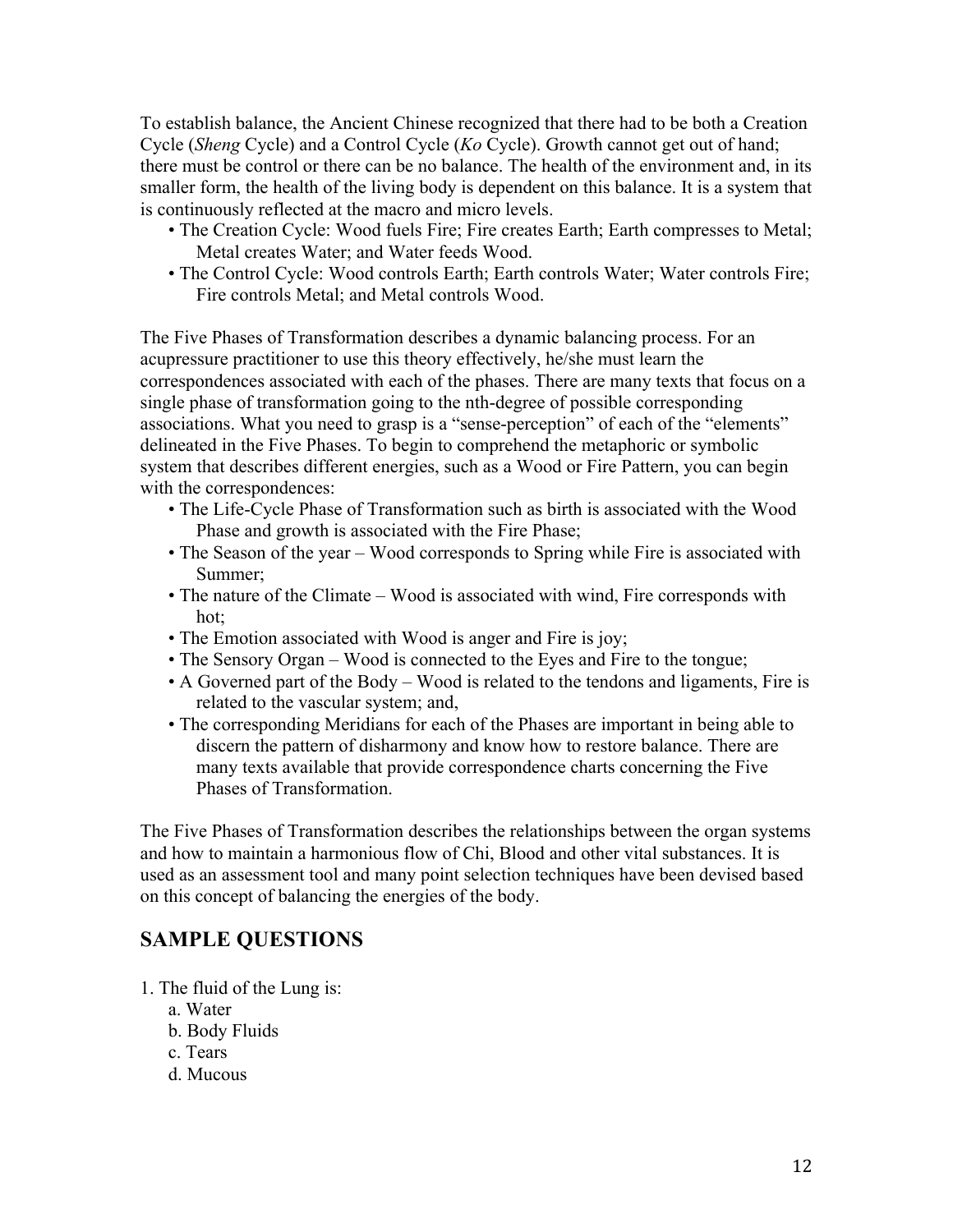- 2. The Spleen does all of the following except:
	- a. Dominates the 4 limbs
	- b. Opens to the mouth
	- c. Produces bile
	- d. Transforms dampness
	- 3. All of the following properties belong to Yang except:
		- a. Nourishes
		- b. Warms
		- c. Promotes
		- d. Goes up
	- 4. The Gall Bladder helps the Heart in governing the blood.
		- a. True
		- b. False
	- 5. The Gall Bladder and Liver's most identical function is:
		- a. Storing Blood
		- b. Controlling tendons & ligaments
		- c. Replenishing the Blood
		- d. Governing Chi and Blood

Answer Key: 1.d, 2.c, 3.a, 4.b, 5.b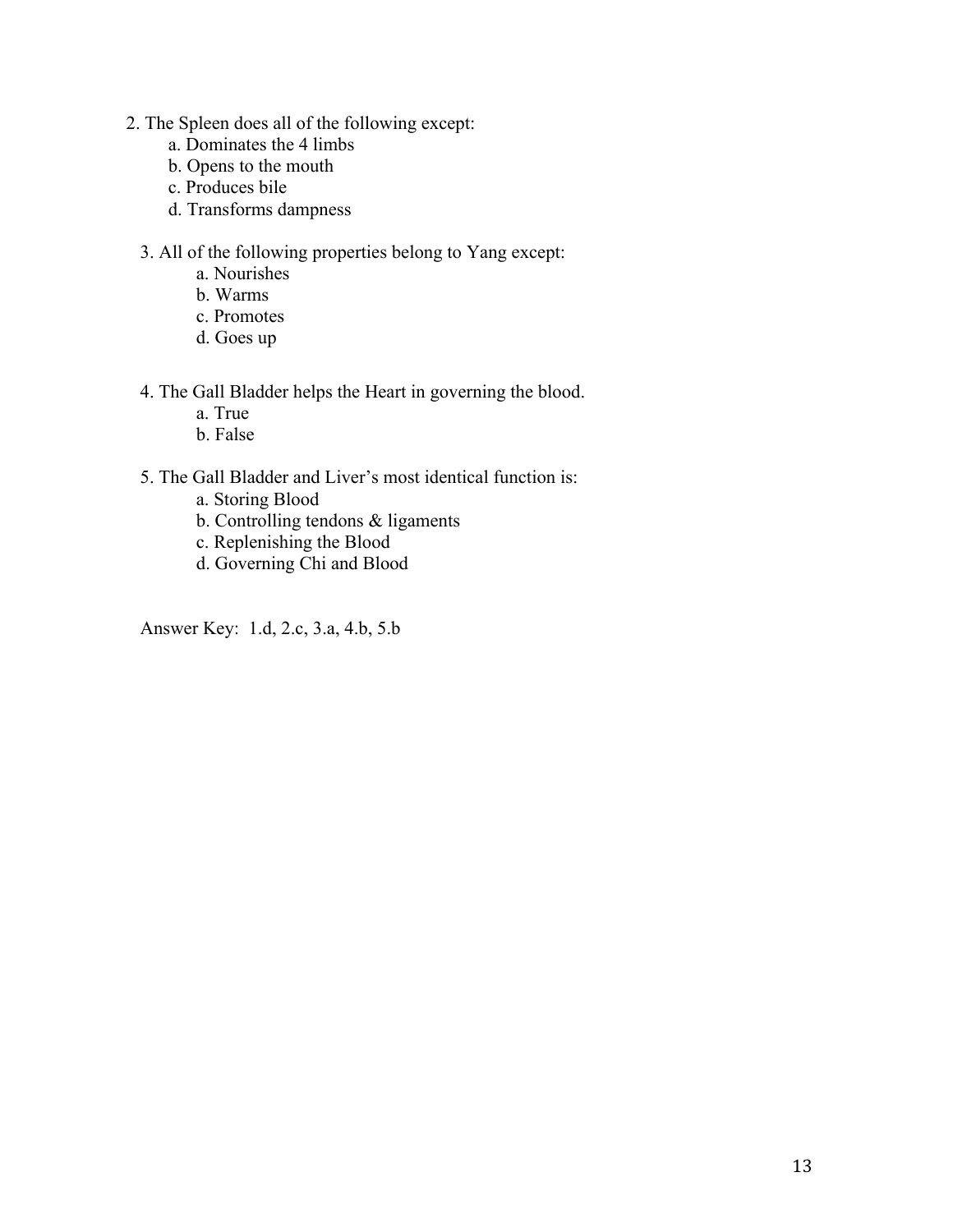# **Energetics & Location of Major Acupressure Points**

The scope of this section of the exam covers the physical location of major acupoints and their primary energetics.

### **Locating Acupoints**

Cun Measurements Landmarks Fixed, proportional and moving points

### **Acupressure Points**

Association Points Location & Energtics Alarm Points Location & Energtics Connecting Points Location & Energtics Jing-Well/ Ting Points Location & Energtics Influential Points Location & Energtics Master Points Location & Energtics

## **SAMPLE QUESTIONS:**

- 1. Ki 3 is located on the caudomedial aspect of the hind limb in the thin skin between the medial malleolus and calcaneal tendon.
	- a. True
	- b. False
- 2. The Association point located on the dorsal aspect of the spine 1.5 cun lateral to the caudal border of the spinous process of T3:
	- a. Bl 11 b. Bl 12
	- c. Bl 13
	- d. Bl 14
- 3. An acupoint contraindicated in pregnancy is
	- a. LI 4 b. LI 20 c. Bl 1 d. GB 30
- 4. Moving landmarks include the mouth, ears, nipples, eyes.
	- a. True
	- b. False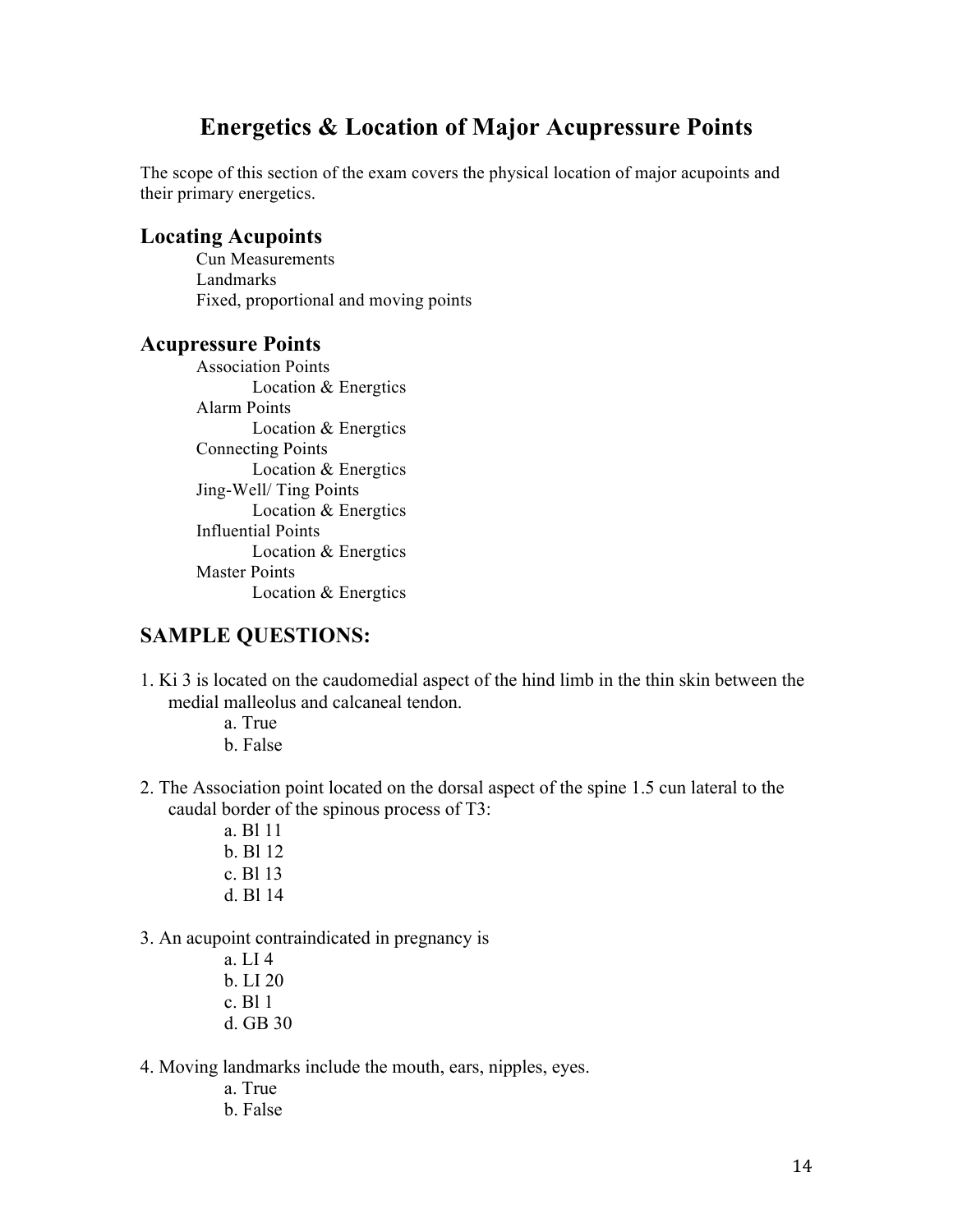5. The cun measurement of a Great Dane is likely to be greater than that of a Cocker Spaniel.

> a. True b. False

Answer Key: 1.a, 2.c, 3.a, 4.b, 5.a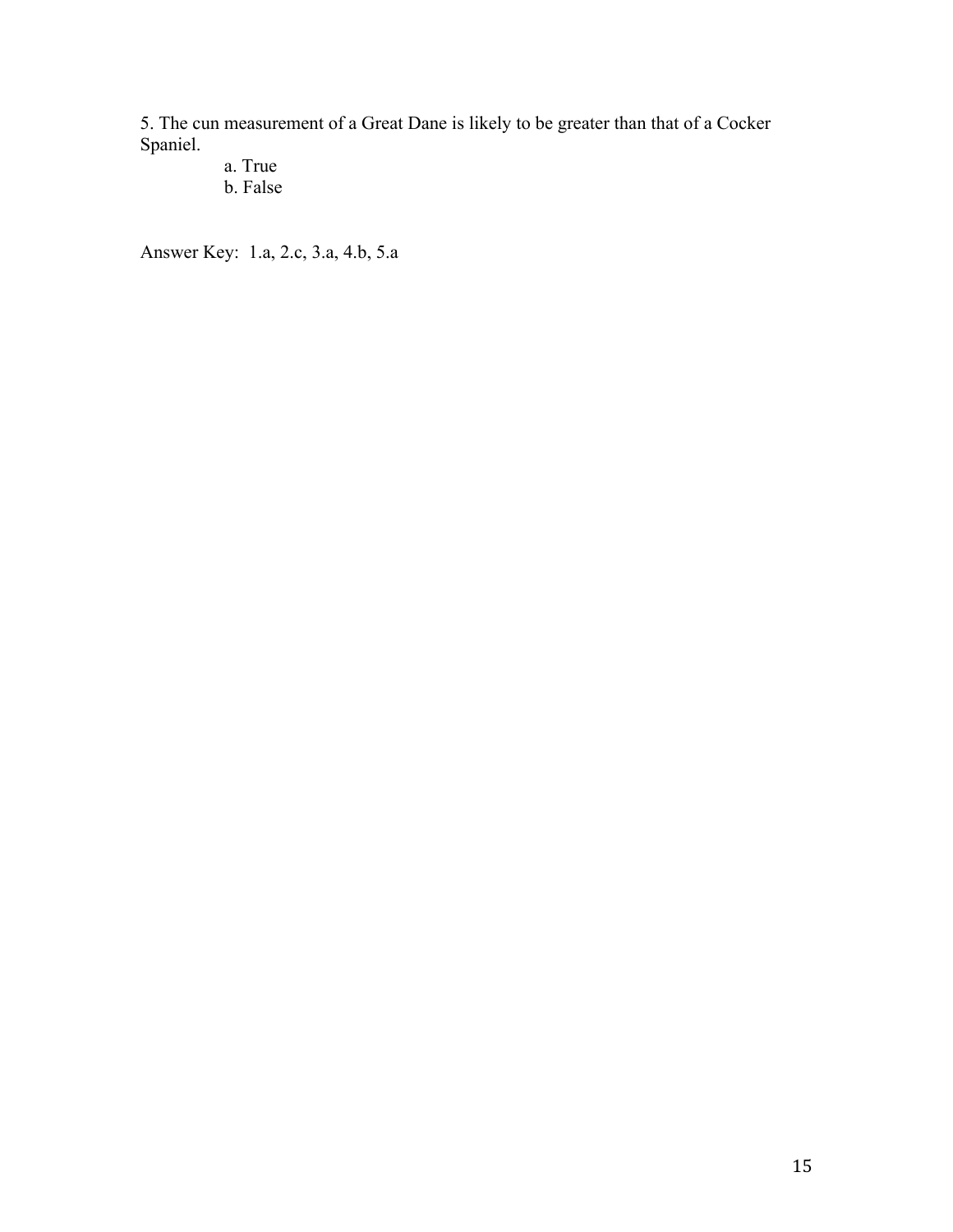# **Canine Anatomy**

The purpose of this study guide is to provide guidance as to which areas need to be studied prior to sitting for the National Exam in Canine Acupressure. We encourage you to begin your studies by referring to your class curriculum of the school from which you received your certification. At the end of this study guide we offer some additional resources that you may want to consider for more information.

The scope of this section of the exam covers the structure of the tissues, bones and boney landmarks of the dog. The areas covered in this exam include: the axial and appendicular skeleton, major joints, ligaments, tendons, and muscles.

#### **Anatomical Terms of Direction**

Understanding of the anatomical terms of direction and their use

#### **Canine Surface Landmarks**

Understanding of the surface landmarks of the canine, their location  $\&$  function

#### **The Canine Skeletal System**

Function of Bone Bone Contours Shapes of Bones Canine Axial Skeleton Canine Appendicular Skeleton Thoracic Limb Pelvic Limb

#### **Joints**

Types of Joints Major Joints

#### **Ligaments**

#### **Major Muscles**

Muscle Function Muscle Characteristics Specific Muscles

### **SAMPLE QUESTIONS:**

1. The term 'dorsal', refers to:

- a. The surface facing the ground
- b. The surface facing the head
- c. The surface facing away from the ground
- d. None of the above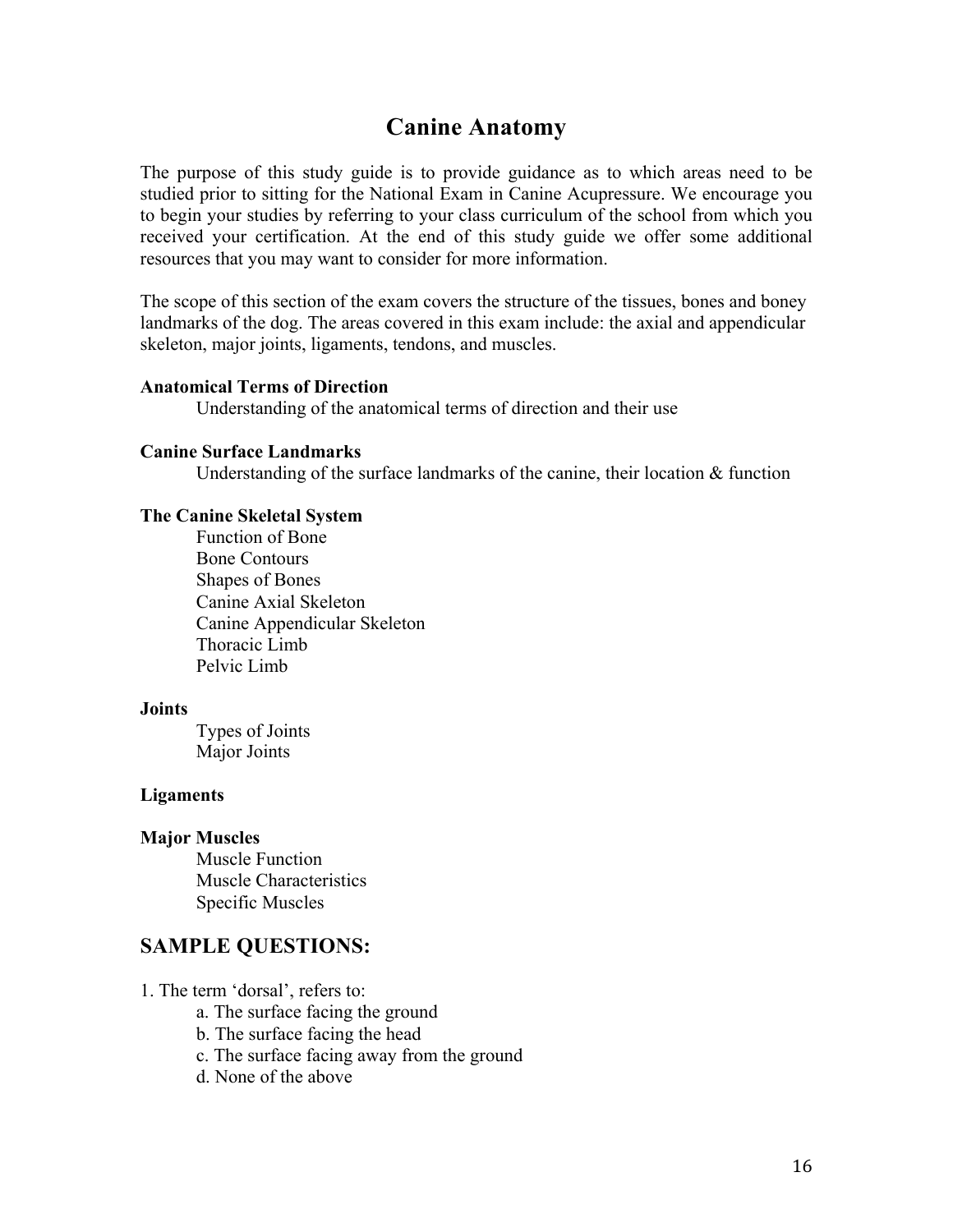- 2. The dog's head is located proximal to the tail.
	- a. True
	- b. False
- 3. The patella is a sesamoid bone.
	- a. True
	- b. False

## 4. The cranial portion of the hip bone is known as the:

- a. Ilium
- b. Trochanter
- c. Pelvic Limb
- d. Tuber Coxae
- 5. Ht 7 is located:
	- a. On the transverse crease of the carpal joint
	- b. On the olecranon
	- c. On the acromium process
	- d. None of the above

Answer Key: 1.c, 2.b, 3.a, 4.a, 5.a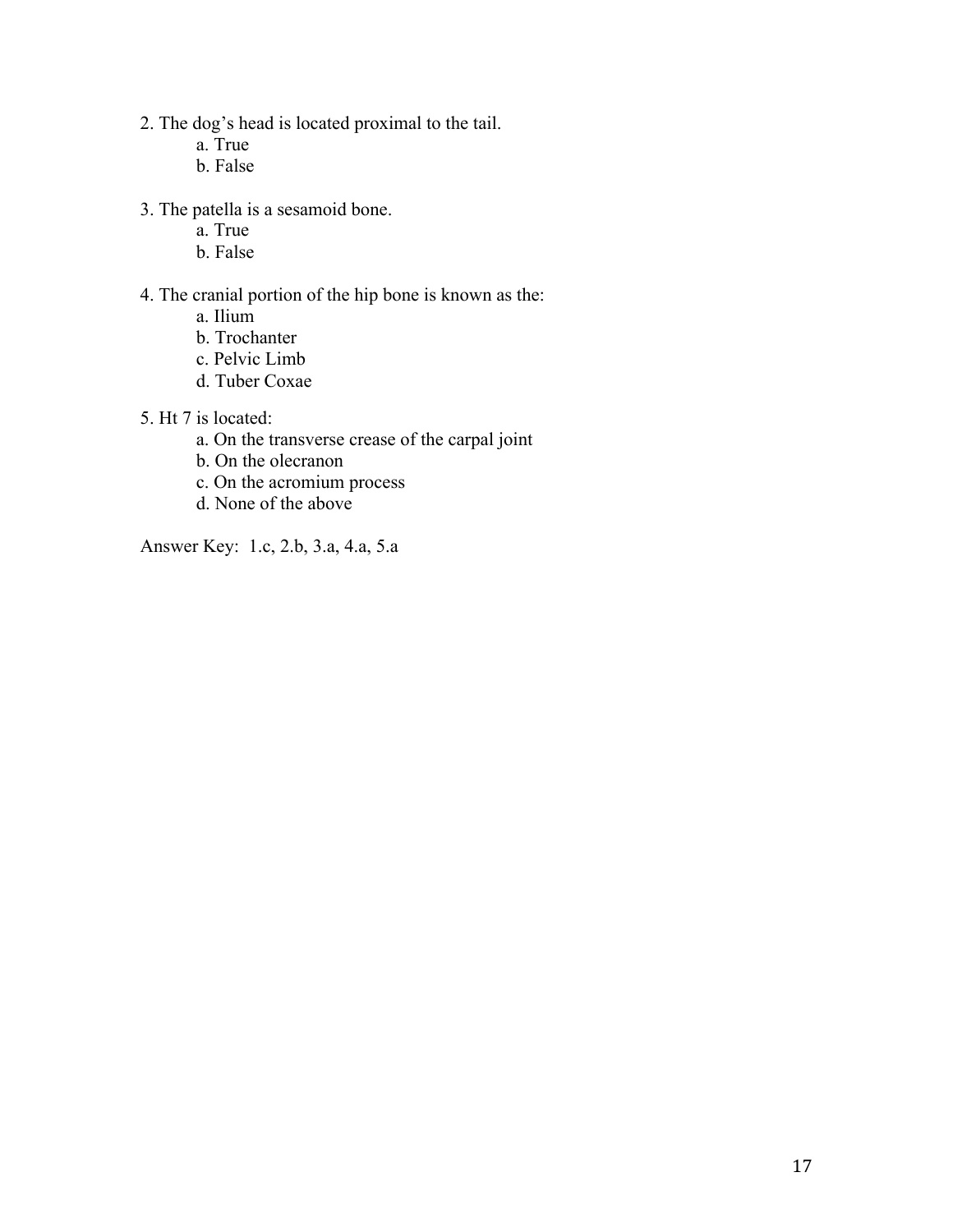# **Acupressure Technique, Practice and Ethics**

Acupressure Techniques can vary significantly from school to school and instructor to instructor. There are some basic commonalities that we can assume including:

- Selecting a location that is safe and where there is little distraction for both practitioner and animal;
- Introducing yourself to the animal;
- Centering your energy and healing intent;
- Knowing the "language" or signals of the animal;
- Understanding how long to hold an acupoint;
- Familiarity with how animals indicate releases of energy;
- Awareness aware of how to effectively use the 24-hour circadian rhythm / 24-hour Directional Flow of Chi;
- Placing both hands on the animal during a session;
- Knowing when not to offer an acupressure session;
- Knowing the acupoints that are contraindicated during pregnancy;
- Understanding that fewer acupoints are to be used in a session when an animal is weak or sick;
- Understanding that you should not work with an animal that is exhibiting undiagnosed pain of any type, the following require veterinary care before any acupressure is performed - lameness, bloating, fever, inflammation, injury, etc.;
- Knowing not to work with an animal that has experienced a sudden change in behavior until a veterinarian as seen the animal;
- Recognizing that acupressure sessions are animal-centered.

Chi circulates completely throughout the body in a 24-hour period. Each organ system receives its optimal flow of Chi for 2-hours as the Chi circulates. Knowing the flow of Chi is important in both assessment and resolution of conditions. This is known by a number of names: The 24-Hour Body Clock, Circadian Rhythm; Directional Flow of Chi, etc. The flow of Chi is as follows:

- Lung  $3 5$  am
- Large Intestine 5-7 am
- Stomach 7- 9 am
- Spleen  $9-11$  am
- Heart 11 am 1 pm
- Small Intestine  $-1 3$  pm
- Bladder  $-3 5$  pm
- Kidney  $5 7$  pm
- Pericardium  $-7 9$  pm
- Triple Heater  $-9 11$  pm
- Gall Bladder 11 pm 1 am
- Liver  $-1 3$  am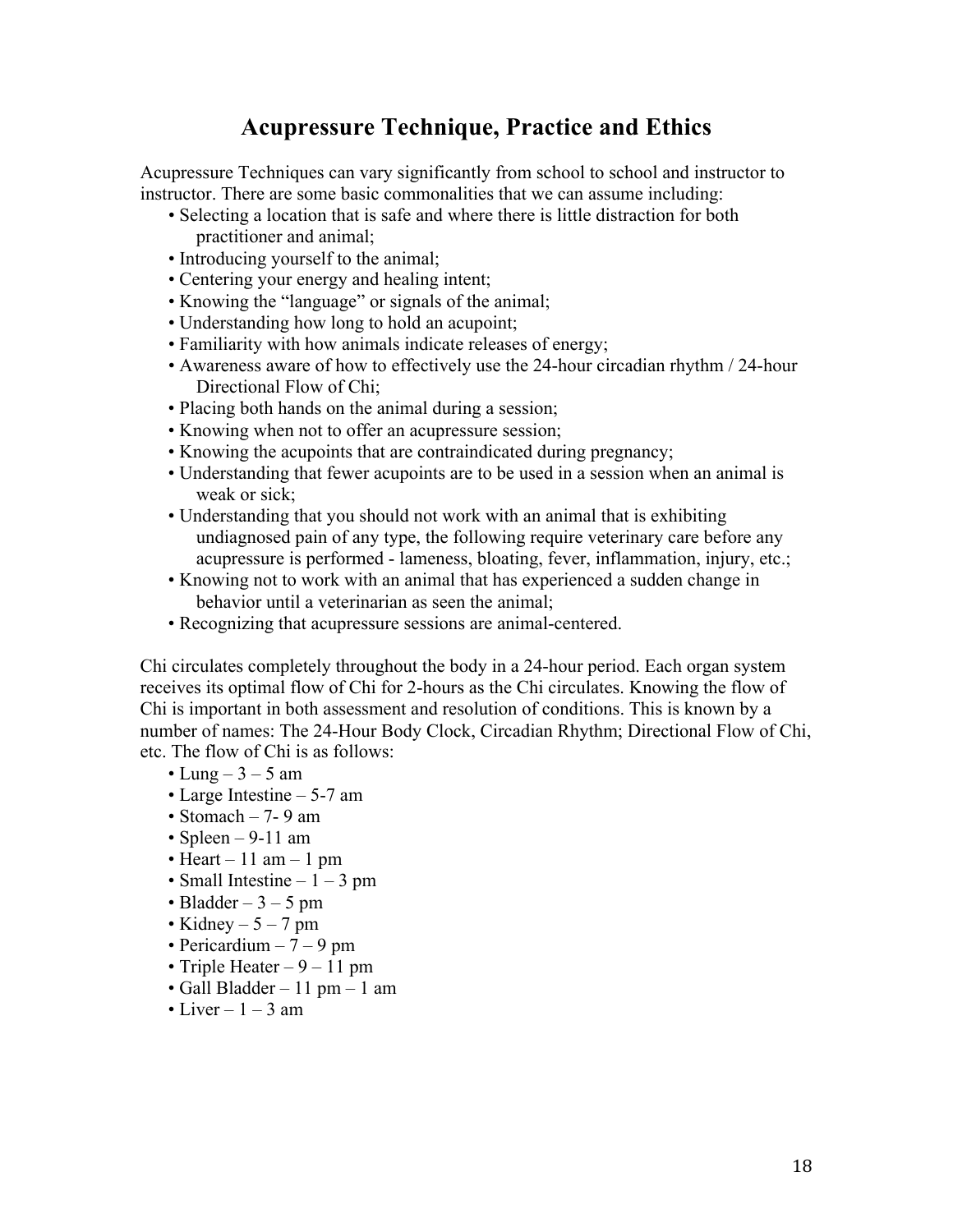First Aid is an essential tool for the acupressure practitioner. Being able to support life in an emergency situation is critical to the overall knowledge of health care. There are many canine first aid courses that cover life-threatening issues, such as:

- Resuscitation
- Loss of consciousness
- Immediate wound/injury care
- Sprains
- Sudden lameness
- Broken bones
- Eyes tearing heavily
- Poisoning
- Etc.

A Scope of Service defines the actual practice parameters expected of a practitioner. Knowing the acupressure practitioner Scope of Service is critical because we need to be aware of exactly where the practitioner's role begins and ends within the spectrum of the animal healthcare professions. Not being aware of the animal acupressure practitioner's Scope of Service can lead to endangerment of the animal and public, plus, lead to legal liability issues. The scope of Service covers the areas of:

- Knowledge and skills necessary to perform the tasks of an acupressure practitioner competently;
- Safety issues;
- Hygiene;
- Knowledge of canine behavior;
- Ability to manage a practice and maintaining records using common business practices;
- Clarity regarding when to refer to other healthcare professionals;
- Etc.

A Code of Ethics is a document that refers to an individual's or group's values, beliefs, standards, and expectations that need to be reflected in practitioner behavior. Ethical behavior pertains to acceptable and unacceptable actions. The practitioner needs to have a clear sense of right and wrong behavior and act within those boundaries as well as be aware of the legal ramifications of actions. This can include but is not limited to:

- Acting respectfully toward animal and human clients and fellow professionals;
- Only performing techniques for which the practitioner is deemed competent;
- Offering recommendations within the practitioner's Scope of Practice;
- Maintaining client confidentiality;
- Setting business practices and communicating them to clients.
- Please refer to the NBCAAM Code of Ethics available on the website: www.NBCAAM.org for the specific Code of Ethics for Animal Massage and Acupressure Practitioners.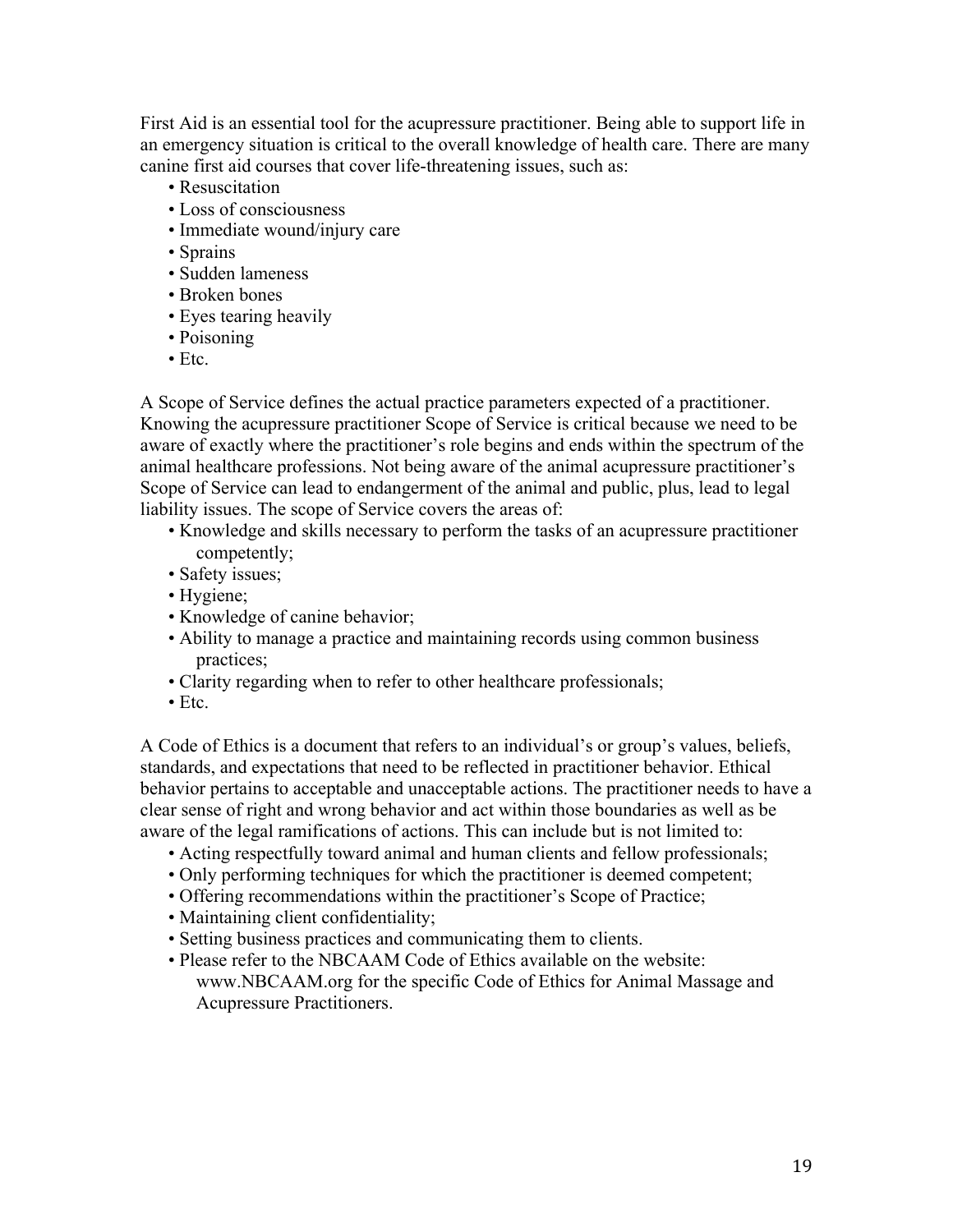## **SAMPLE QUESTIONS**

- 1. Acupoints that are not known acupoints, yet the animal indicates a pain reaction are called:
	- a. Local or Distal points
	- b. Ashi or Trigger points
	- c. Rostral or Chi points
	- d. Calming or Jing Well
- 2. A general definition of 'ethics' involves a system of moral principles governing:
	- a. Liability
	- b. Hazardous waste
	- c. Standards of behavior
	- d. Standards of Practice
- 3. The most effective session with an animal client is when the time spent is:
	- a. Client-centered
	- b. Practitioner-centered
	- c. Owner-centered
	- d. None of the above
- 4. In regard to digestive issues, the best time to offer an acupressure session would be:
	- a.  $8 10$  pm
	- b.  $7 9$  am
	- c.  $9 11$  pm
	- d.  $3 5$  am
- 5. There are no contra-indications for an acupressure session.
	- a. True
	- b. False
- 6. A dog's eye is inflamed and tearing, the practitioner should:
	- a. Perform an acupressure session that includes Liv 2
	- b. Instruct the owner to wash the dog's every three hours following an
	- acupressure session intended to reduce inflammation

c. Perform a very short session and suggest the owner take the dog to their veterinarian

- d. None of the above.
- 7. When would you not offer an acupressure session?
	- a. When the animal is sick or lethargic
	- b. When the animal has just eaten or completed heavy exercise
	- c. When the animal has been out in the garden
	- d. After he has defecated and excreted urine
- 8. Which four acupoints are usually contraindicated during pregnancy?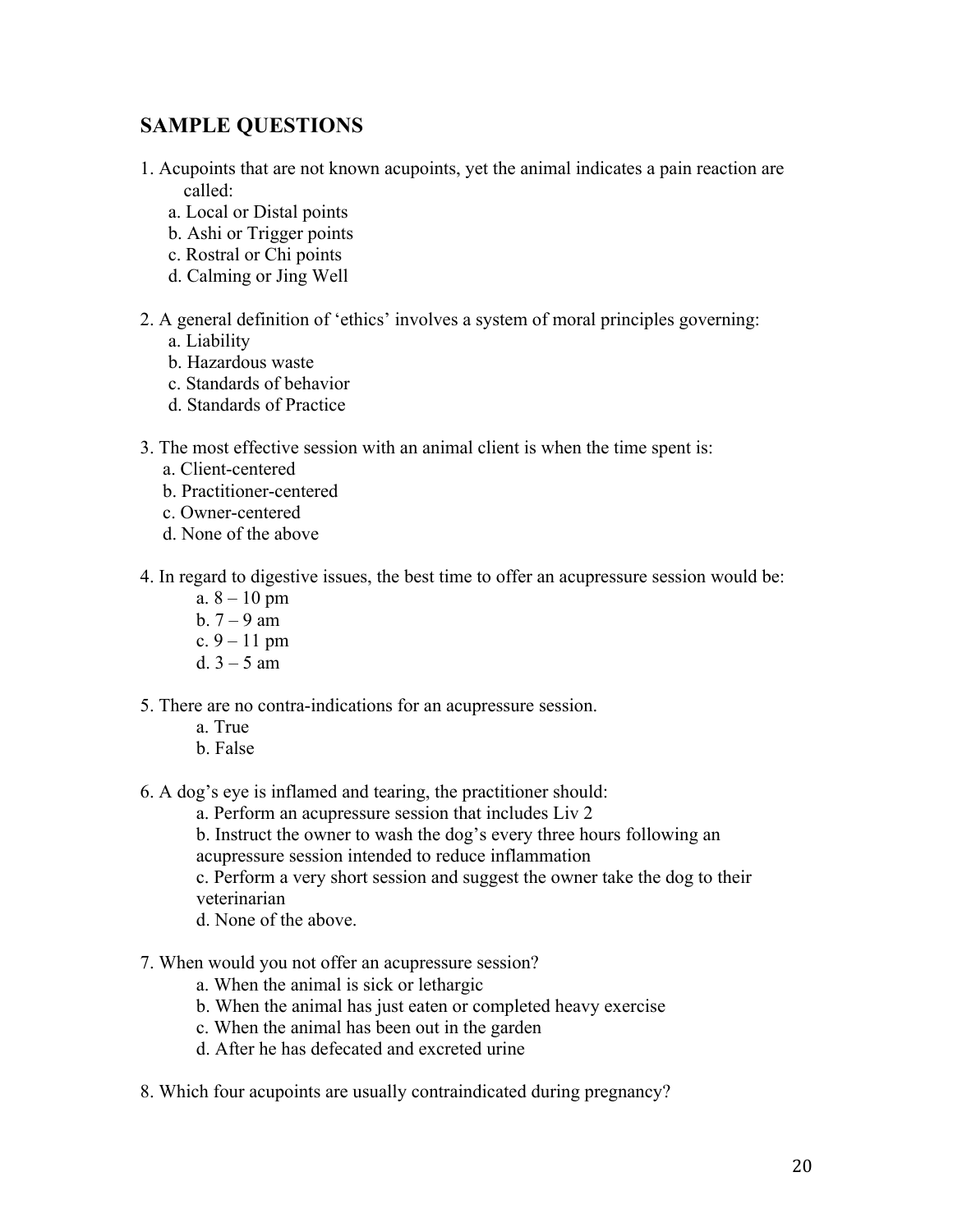a. Bl 60, Ht 7, SI 4, LI 11 b. Bl 67, St 36, Sp 6, LI 4 c. GB 34, Bl 13, St 40, Liv 3 d. Ht 9, Bl 17, GB 40, Bl 40

Answer Key: 1.b, 2.c, 3.a, 4.b, 5.b, 6.d, 7.b, 8.b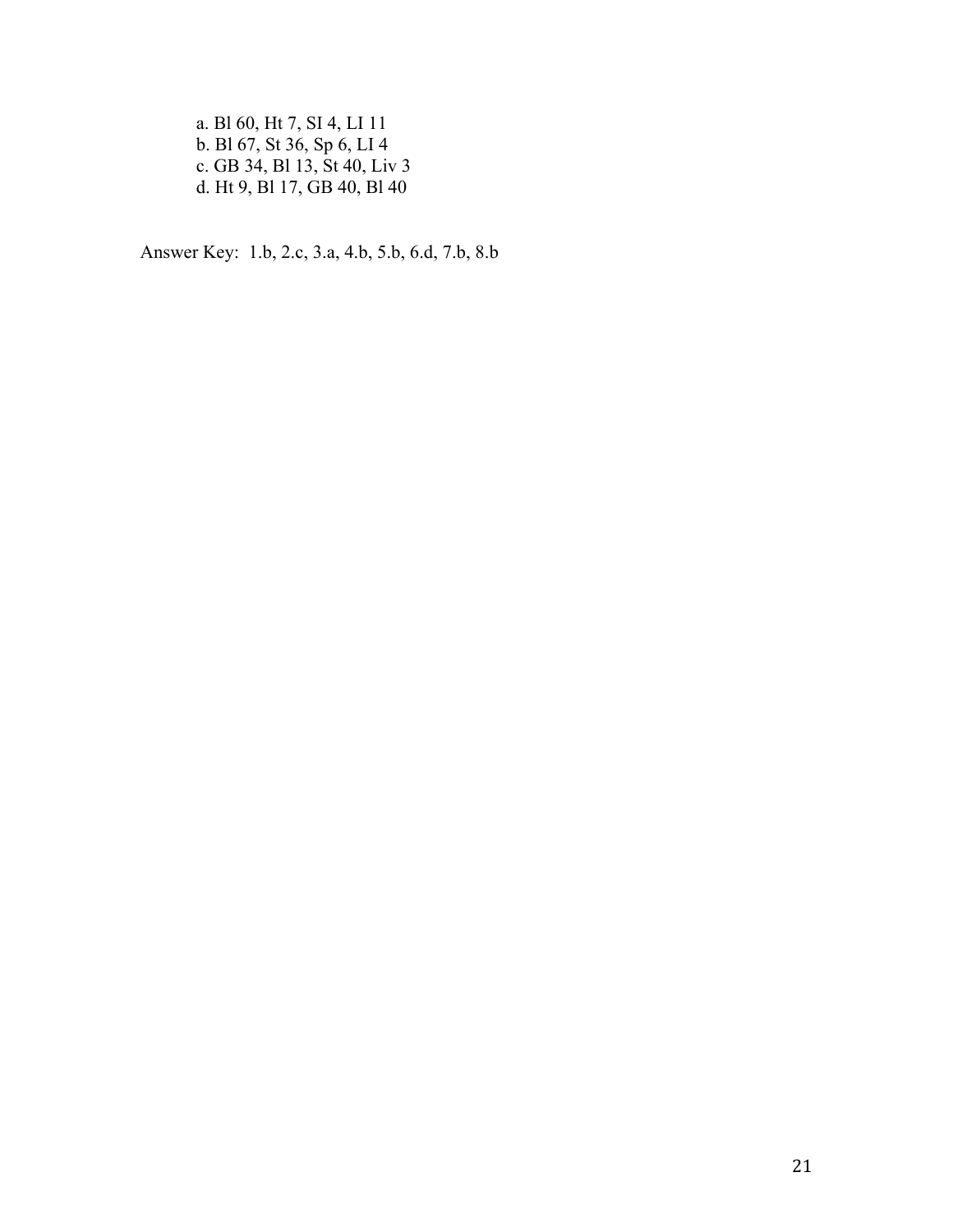# **Canine Pathology**

Pathology is the study of disease. The term pathogen comes from the Greek work "pathos" meaning disease. An organism capable of producing disease in an animal is referred to as a pathogen. Pathological is a term used fro a diseased condition. An understanding of pathological conditions is necessary in order for a practitioner to be able to make accurate decisions regarding an appropriate acupressure plan.

Acupressure is useful in the management of many pathological conditions because it can provide immune support, relieve muscle spasms, relieve stress, and help to diminish pain. A common disorder of many pathological conditions practitioners see is ataxia, which is uncoordinated gait. Dehydration mimics many symptoms similar to many pathological conditions of the muscular system and may show up as ataxia. The greater the understanding of canine pathology the practitioner has the better informed and intelligent their decisions will be, while staying within their specific scope of practice.

The following outline of canine pathology concepts and specifics provides students with study direction for sitting for the NBCAAM exam.

## **Canine health**

- Vital signs
	- $\circ$  Temperature: Adult dogs is 100- 102.5F (37.7 to 39.2 C)
	- o Heart rate: Adult dogs is 60 -120 beats per minute at rest. (It is lower in larger breeds and higher in smaller breeds.)
	- o Respiratory rate: Adult dogs is 10 -30 breaths per minute. (Panting is ten times faster than normal. )
	- o Dentition: Deciduous teeth erupt between 3-6 weeks of age. Permanent teeth erupt between 2-5 months of age and usually finish erupting by one year of age. An adult dog's mouth has a total of 42 teeth.
	- o Mucous membranes: The normal color is pink. Examples of abnormal mucous membrane colors are pale, white, yellow, bright red and blue.
- Preventive Health measures
	- o Diet
	- o Exercise
	- o Socializing
	- o Addressing health problems
- Signs of Disease
	- o Behavior
	- o Pain
	- o Activity level
	- o Urination
	- o Abdominal Size
	- o Movement and Gait Changes
	- o Appetite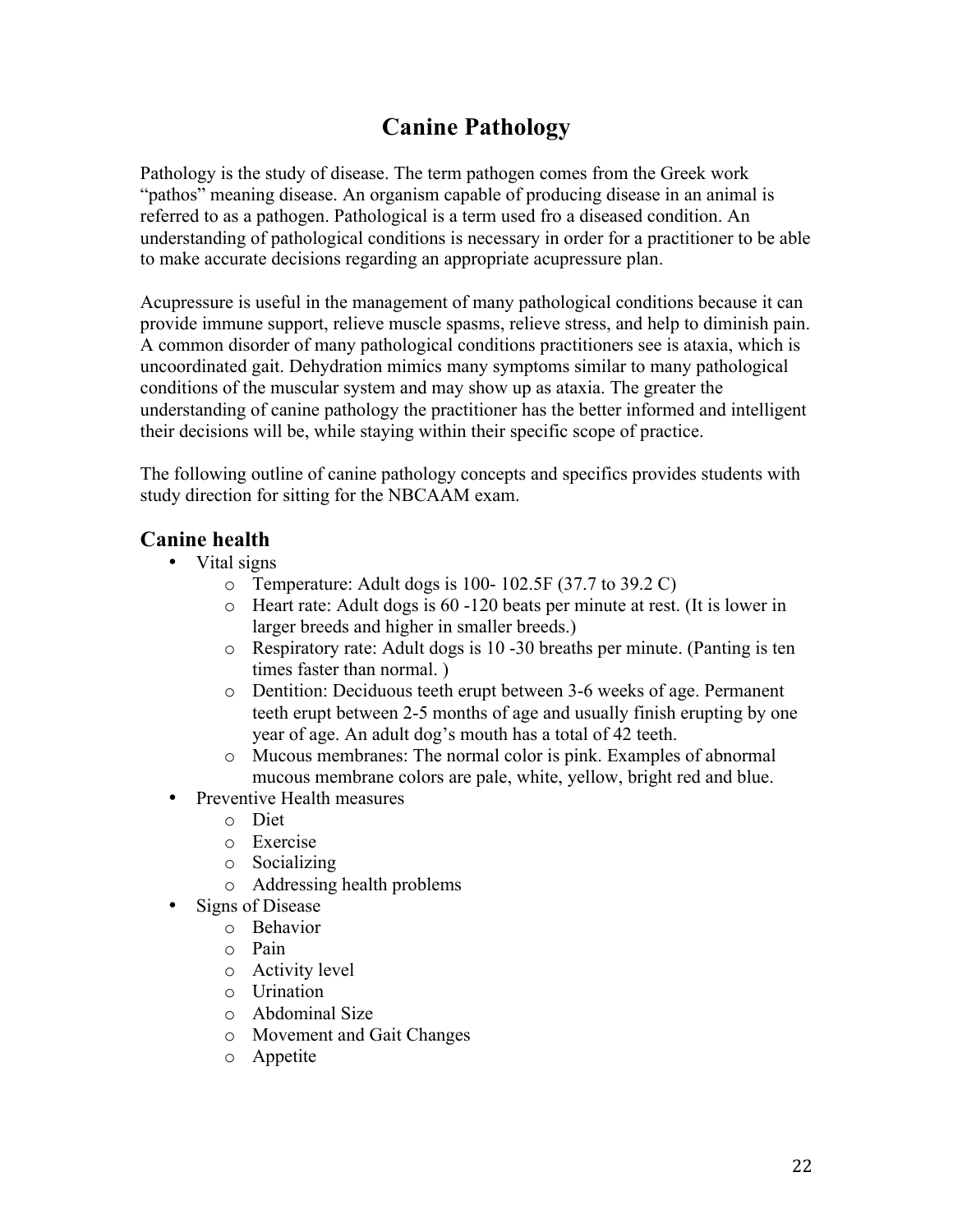- o Water intake
	- Decreased water intake
	- Increased water intake
- o Vomiting
- o Diarrhea
- o Respirations
	- **Increased rate of breathing**
	- Noisy breathing
	- Deep, forceful breathing
	- Decreased rate of breathing
- o Coughing
	- Dry cough
	- Moist cough
- o Weight, body condition, and hair coat

## **Emergency Conditions**

An emergency condition is defined as **"**a sudden or unexpected situation that calls for action without delay." A dog in an emergency condition should receive immediate attention and medical care.

- Bites
	- o Snakes
	- o Insects and spiders
	- o Cat / Dog bites
- Burns
	- o First degree
	- o Second degree
	- o Third degree
- Smoke inhalation
	- o Hypoxia
	- o Cyanosis
- Choking
- Cold exposure
	- o Hypothermia
	- o Frostbite
- Heat Stroke
	- o Hyperthermia
- Dehydration
- Drowning
- Acute Painful Abdomen
	- o Bloat Gastric dilation or Volvulus
- Fractures
- Wounds
	- o Bleeding
	- o Lacerations
	- o Puncture wounds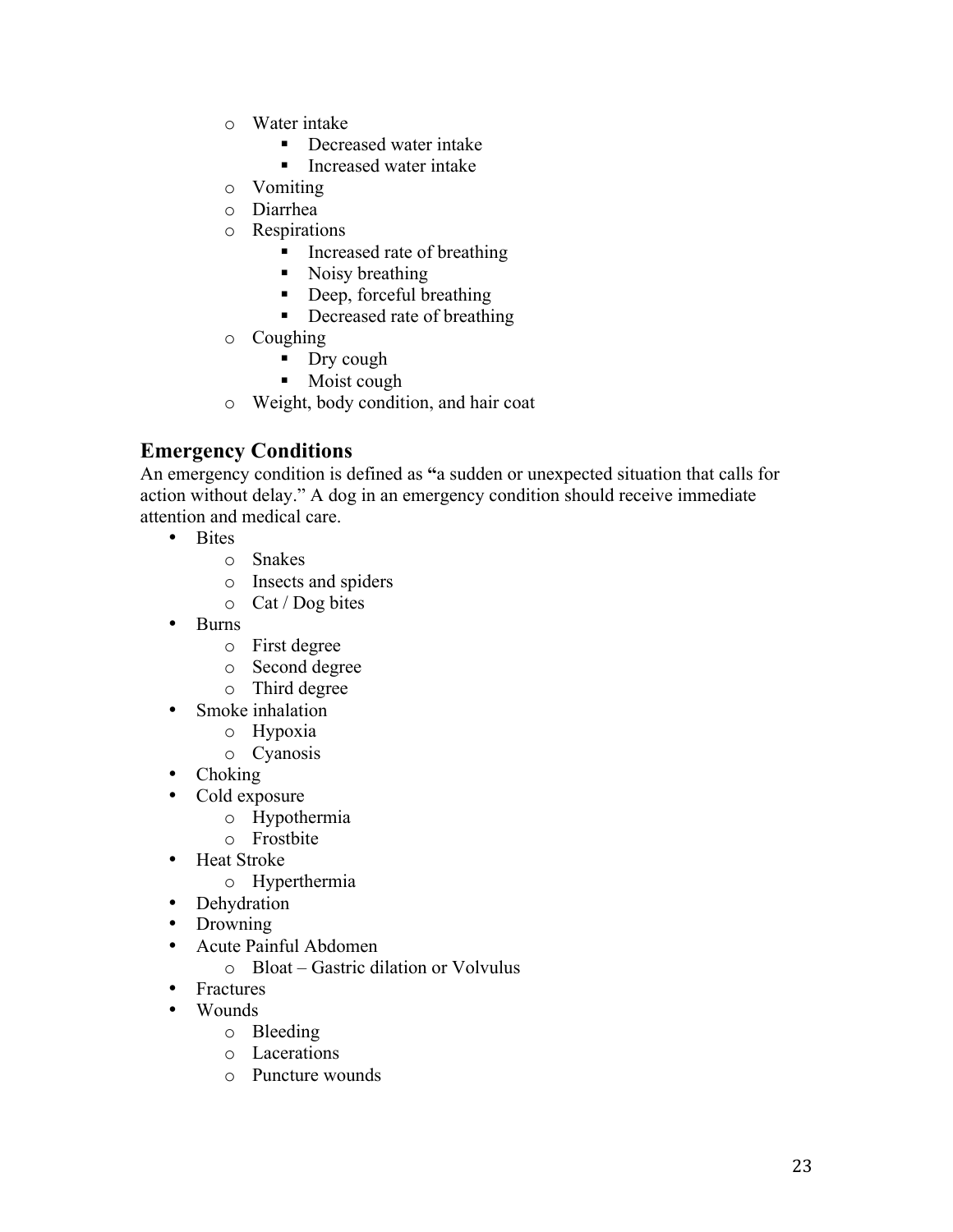- Shock
	- o Circulatory
	- o Anaphylactic
- Cardiac arrest

## **Musculoskeletal**

The musculoskeletal system consists of hundreds of bones of all sizes, connected by ligaments that stabilize the places where they meet (joints or articulations) while allowing for appropriate movement by the muscles. Skeletal system help maintain the body's shape, protect organs and bear weight but they are also an integral part of the physiology of the body.

- Bones and Joints of the body
	- o Types of joints in the body
		- Fibrous joints
		- **Cartilaginous discs**
		- Synovial joints
	- o Osteoarthritis
	- o Immune-mediated arthritis
	- o Osteochondrosis
	- o Panosteitis
	- o Hip Dysplasia
	- o Elbow Dysplasia
	- o Luxating Patella
	- o Spondylosis
	- o Hypertrophic Osteodystrophy
	- o Osteomyelitis
- Muscle Diseases and Conditions
	- o Types of muscles
		- Cardiac
		- **Smooth**
		- **Skeletal**
	- o Myopathy
	- o Traumatic Myopathy
	- o Exertional Myopathy or Rhabdomyolysis
	- o Muscular Dystrophy
	- o Metabolic Muscle Disorder
	- o Junctionopathis
		- **Myasthenia gravis**
	- o Myositides
		- **Masticatory myositis**
		- Polymyositis

## **Nervous System**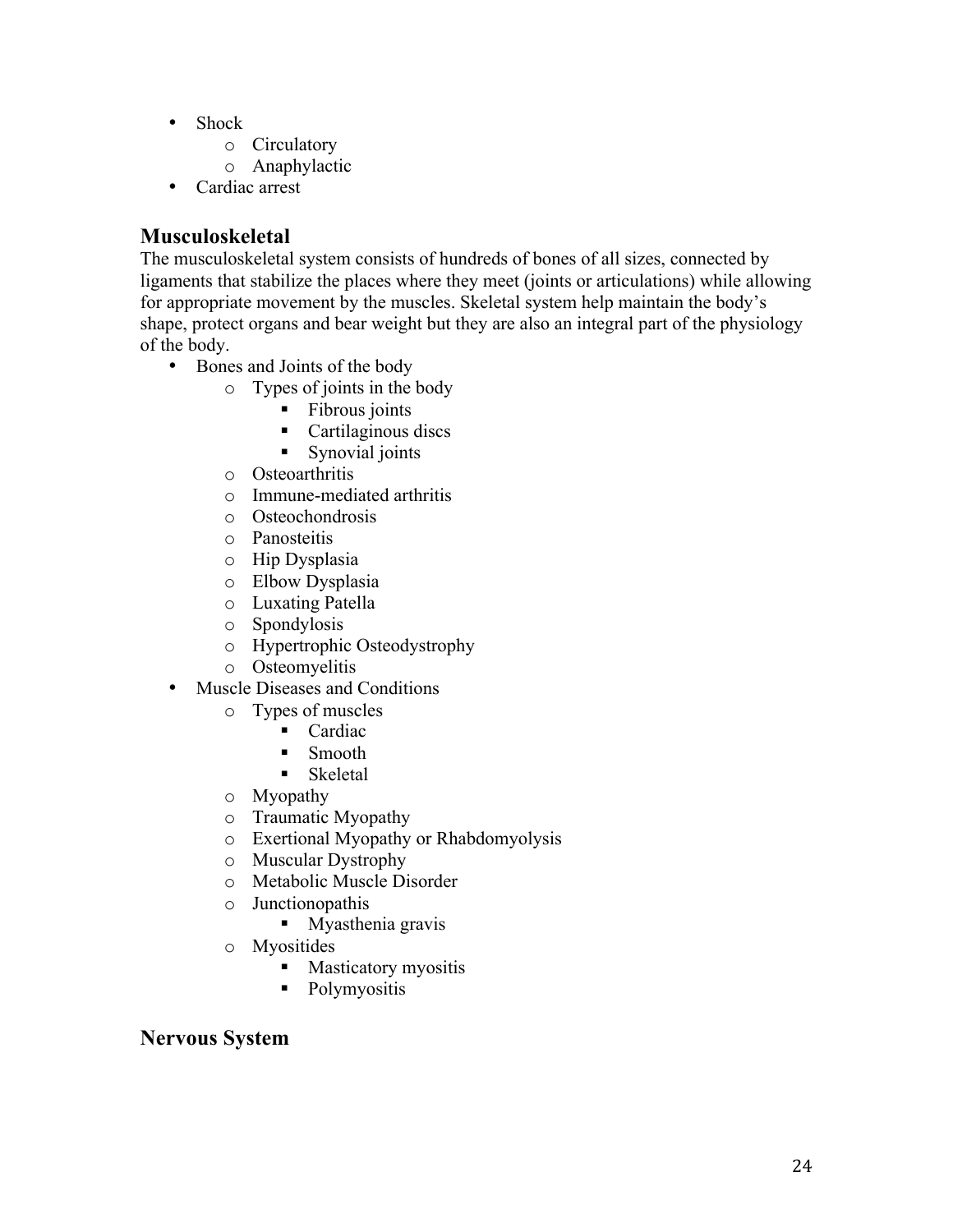The nervous system receives stimuli from the environment within and without the body, and then activates responses, whether muscular reflexes, conscious movement, or the release of hormones which directs organs to act.

- Two Levels of the Nervous System
	- o CNS
	- o PNS
- Primary Signs of Nervous system conditions
	- o Behavioral changes, pain, tremors, ataxia, paralysis and unconsciousness
- Head Injuries
- Seizure Disorders
	- o Epilepsy
- Spinal Cord Diseases
- Intervertebral Disc Disease
- Wobbler Syndrome (Caudal Cervical Spondylomyelopathy)
- Cauda Equina Syndrome (Degenerative Lumbosacral Stenosis)
- Degenerative Myelopathy

## **Eyes**

Dogs have detailed binocular vision, with excellent depth perception. The dog's eyes have evolved to allow them to remain active both day and night, and under varying climatic conditions.

- Eyelid diseases
	- o Blepharitis
	- o Conjunctivitis
	- o Keratitis
		- $\blacksquare$  Infectious
		- $\blacksquare$  Interstitial
		- Vascular
	- o Keratoconjunctivitis Sicca
- Corneal Diseases
	- o Corneal Abrasion
	- o Corneal Ulcer
	- o Uveitis
- Lens Diseases
	- o Cataracts
	- o Glaucoma
- Rentinal Degeneration
	- o Progressive Retinal Atrophy
	- o Retinal Detachment

## **Ears**

Ears are organs for hearing and balance. Most dogs hear four times better than the average person especially in higher frequencies. Dogs rely on their hearing more than sight in responding to their environment.

- Organ of hearing and balance
	- o Outer ear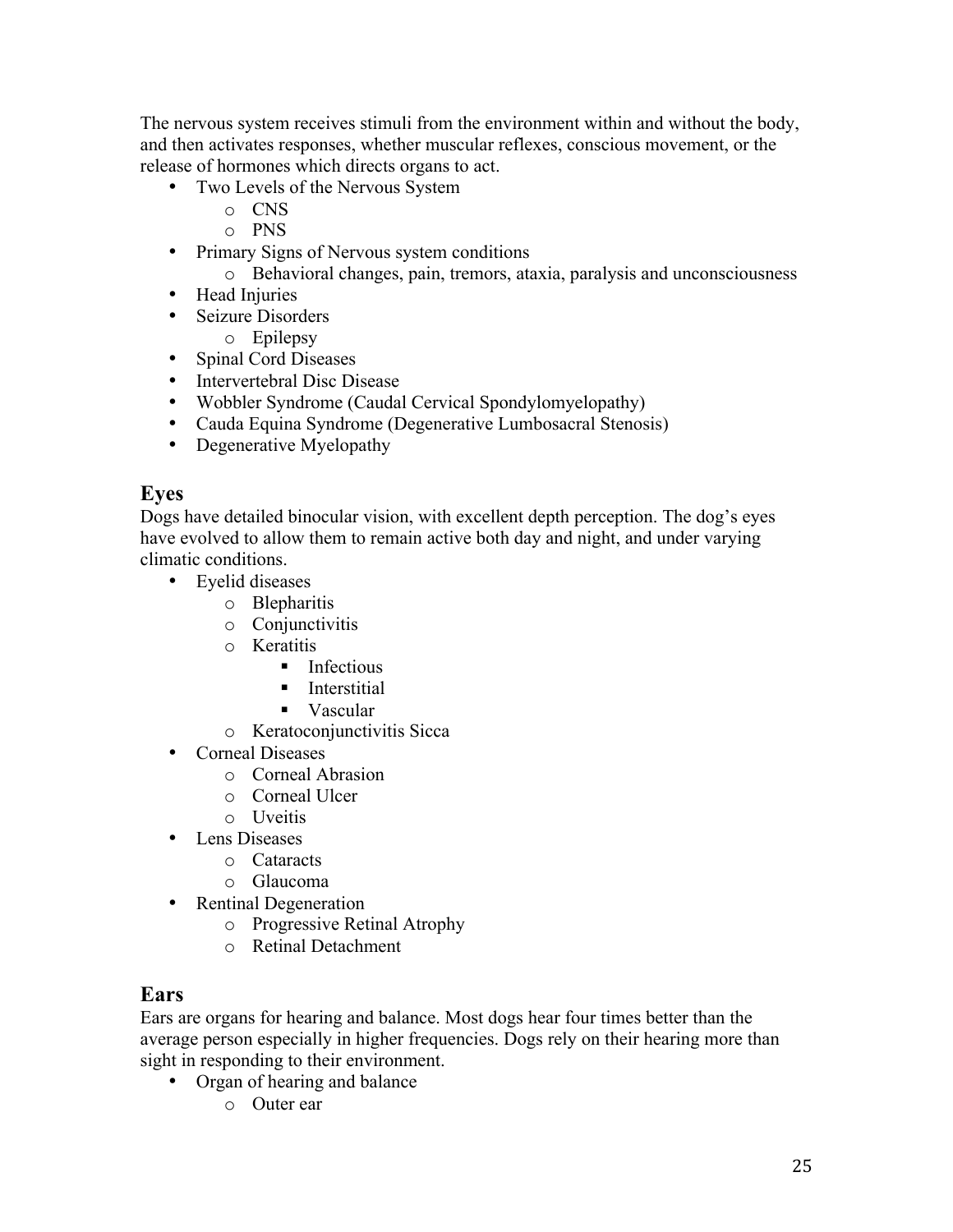- o Middle ear
- o Inner ear
- Deafness
	- o Congenital
	- o Acquired
- Ear infections
	- o Otitis externa
	- o Otitis media
	- o Otitis interna

## **Skin**

The skin is the largest organ of the body providing waterproof, breathable, elastic protection as well as vital physiological functions. The skin helps balance oxygen intake and is important in removing toxins from the body.

- Basic layers
	- o Epidermis
	- o Dermis
	- o Subcutis
- Allergies
- Atopy
- Flea Allergy Dermatitis
- Allergic Contact Dermatitis
- Food Allergy
- Acute Moist Dermatitis
- Lick Granuloma

## **Gastrointestinal System**

The digestive system includes the digestive tract and its associated organs, especially the pancreas, gall bladder and liver. Its primary function is to digest food through processes of secretion, absorption, motility and elimination of waste.

- Normal Functions and physiology
- Gastrointestinal and Esophageal Obstruction
- Megaesophagus
- Hemorrhagic Gastroenteritis, Acute Infectious Enteritis
- Pancreatitis
- Liver Failure
- Hepatitis
- Inflammatory Bowel Disease
- Anal Sac Disease

## **Cardiovascular System**

The cardiovascular system includes the heart, and blood vessels of all sizes. Its purpose is to distribute oxygen-containing blood to cells throughout the body while removing wastes from the cells to the lungs, kidney and liver. Blood also transports hormones, glucose and electrolytes and other life supporting compounds to each cell.

• Normal cardiovascular anatomy and physiology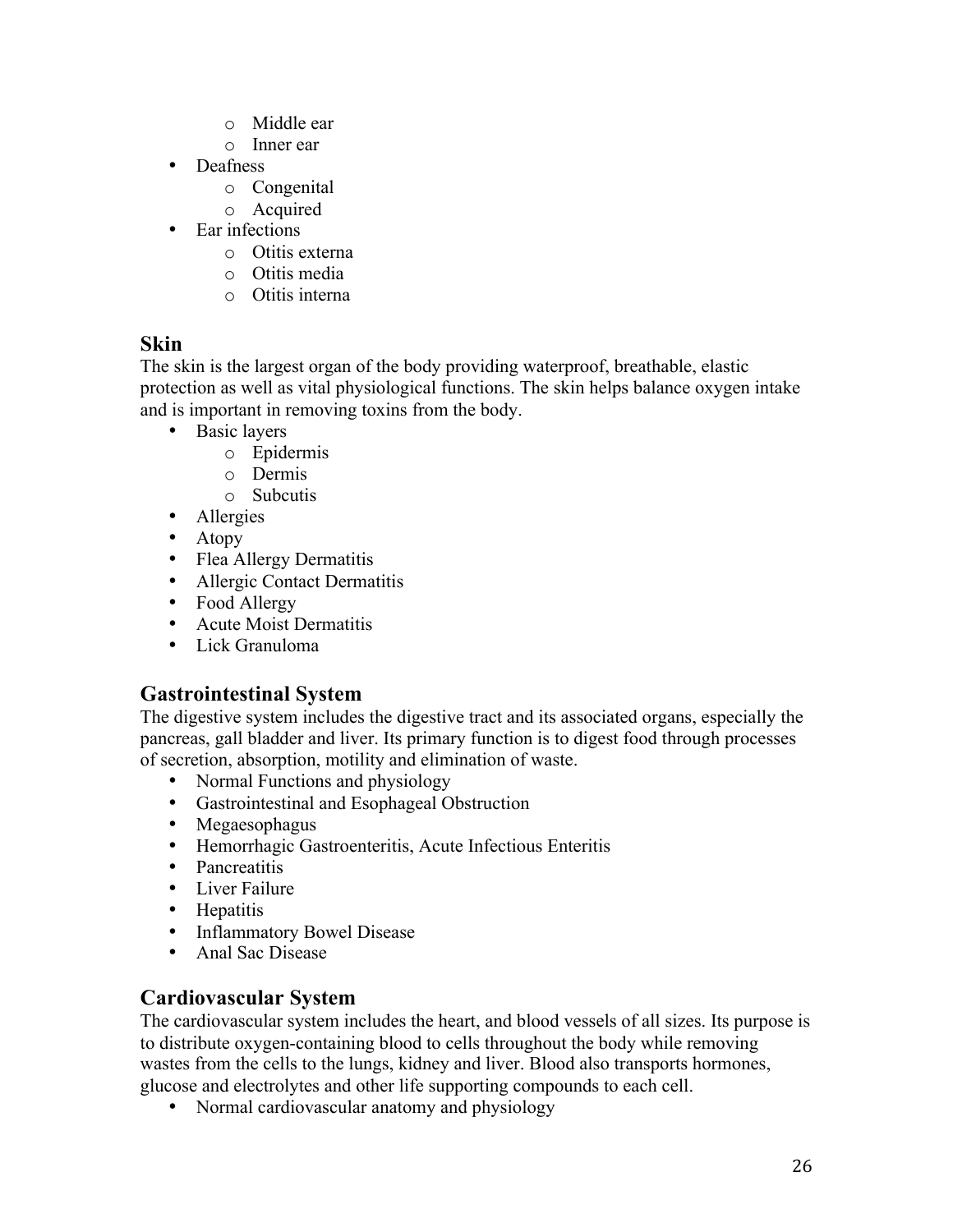- Cardiac arrhythmias
- Heart Failure
- Valvular Heart Disease
- Congenital Heart Disease
	- o Patent Ductus Arteriosus
	- o Pulmonic Stenosis
	- o Aortic Stenosis
- Bacterial Endocarditis
- Dilated Cardiomyopathy
- Anemia

## **Respiratory System**

The respiratory system consists of a system of flexible, branching tubes that connect the outside environment with the blood circulatory system.

- Normal functions and physiology
- Infections
	- o Kennel Cough
	- o Rhinitis
	- o Chronic Bronchitis
	- o Pneumonia
		- Aspiration, inhalation, chemical, fungal
- Pulmonary Edema
- Brachycephalic Syndrome
- Laryngeal Paralysis or Vocal Chord Paralysis
- Tracheal Collapse

## **Urinary System**

The urinary system is made up of the kidneys, ureters, bladder and urethra. The kidneys regulate fluid, electrolyte, and acid base balance and collect the wastes of metabolism. The urine is transported to the bladder and the bladder collects the urine until the dog urinates or empties its bladder.

- Normal functions and physiology
- Symptoms/signs of urinary tract disease
- Kidney disease
	- o Function of the kidneys
	- o Renal failure
		- Acute kidney failure
		- Chronic kidney failure
	- o Glomerulonephritis
	- o Glomerulonephrosis
	- o Pyelonephritis
- Urinary Bladder Disease
	- o Cystitis
	- o Urinary Incontinence
	- o Uroliths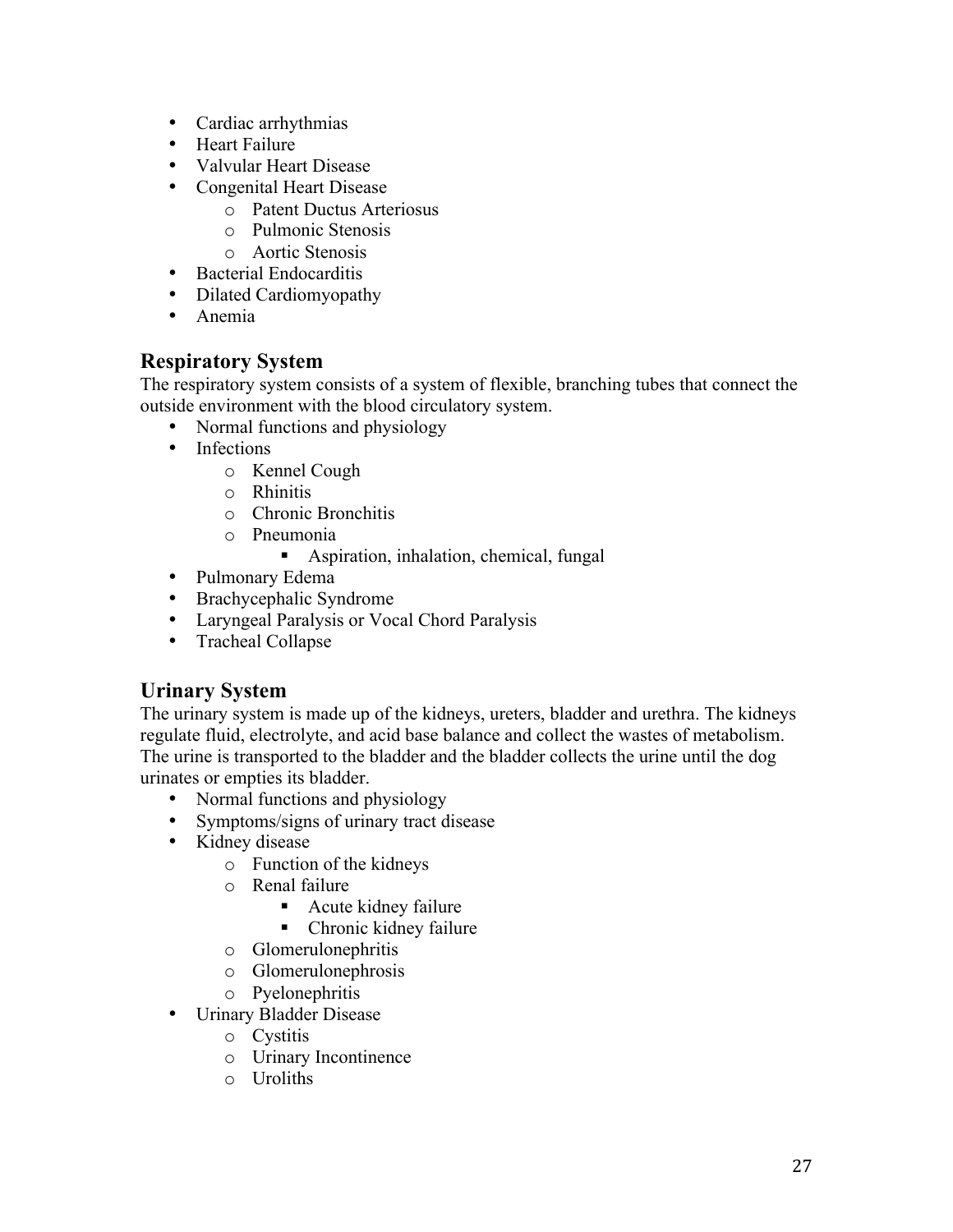## **Endocrine System**

The endocrine system is comprised of glands that release hormones into the bloodstream or lymphatic system. Glands are a grouping of specialized cells that create and secrete substances serving a bodily need.

- Normal function and physiology
- Diabetes Mellitus
- Hypothyroidism
- Adrenal diseases
	- o Addison's disease (Hypoadrenocorticism)
	- o Cushing's Syndrome (Hyperadrenocorticism)

## **Reproductive System**

The reproductive system consists of the group of organs that produce offspring and regulatory centers in the brain that control hormone production relating to the function of the sex organs.

- Normal function and physiology
- Prostate disease
	- o Benign Prostatic Hyperplasia
	- o Prostatitis
	- o Abscesses
	- o Cysts
- Cryptorchidism
- False Pregnancy (Pseudocyesis)
- Pyometra
- Vaginitis

## **Zoonotic Diseases**

A zoonotic disease is one that is transmissible from the animals to humans, through pathogens such as bacteria, viruses, parasites, fungi or other infectious agents.

- Understanding a zoonotic disease
- Rabies
- Brucellosis
- Leptospirosis
- Salmonellosis
- Giardiasis
- Internal Parasites
	- o Roundworms, Hookworms, Tapeworms, and Threadworms

## **Infectious Diseases**

- Viral Infections
	- o Canine Distemper
	- o Canine Herpesvirus
	- o Infectious Canine Hepatitis
	- o Canine Parvovirus
- Bacterial Infections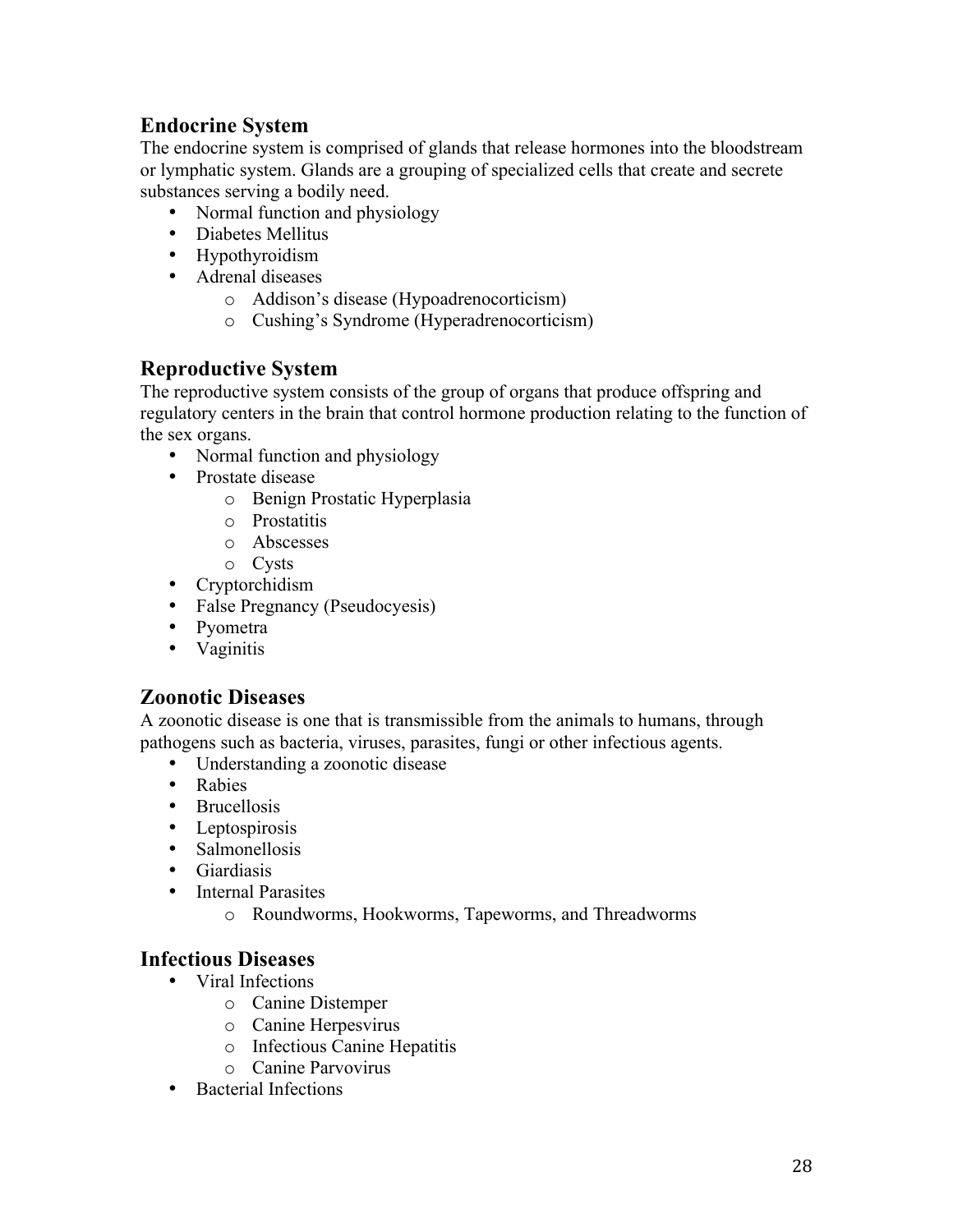- o Bordetella
- o Tetanus
- o Lyme Disease
- o Salmon Poisoning Disease
- Fungal Infections
	- o Aspergillosis
	- o Blastomycosis
	- o Coccidioidomycosis
	- o Ringworm
	- o Sporotrichosisy
- Protozoal Disease
	- o Protozoan
	- o Babesiosis
	- o Giardiasis

## **Parasites**

Parasites are animals or plants that live on or in another being from which they get their food, always at the expense of the host.

- Internal Parasites
	- o Heartworm
- Intestinal Parasites
	- o Hookworm/ Ancylostoma
	- o Roundworm/Ascarids
	- o Tapeworm/ Cestodes
	- o Whipworm/ Trichuris
	- o Threadworm/ Strongyloides
- External Parasites
	- o Fleas
	- o Lice
	- o Mites
		- Cheyletiellosis, Chiggers, Demodectic mange and Sarcoptic mange
	- o Ticks
		- Brown dog tick, and American dog tick

## **Environmental Hazards**

- Foreign bodies
	- o Gastrointestinal, eyes, ears, nose, throat, larynx, and lungs
- Poisons
	- o Antifreeze
	- o Rodenticides
	- o Poison baits
	- o Insecticides
- Petroleum products
- Plants
- Chocolate and Cocoa
- Raisins and Grapes